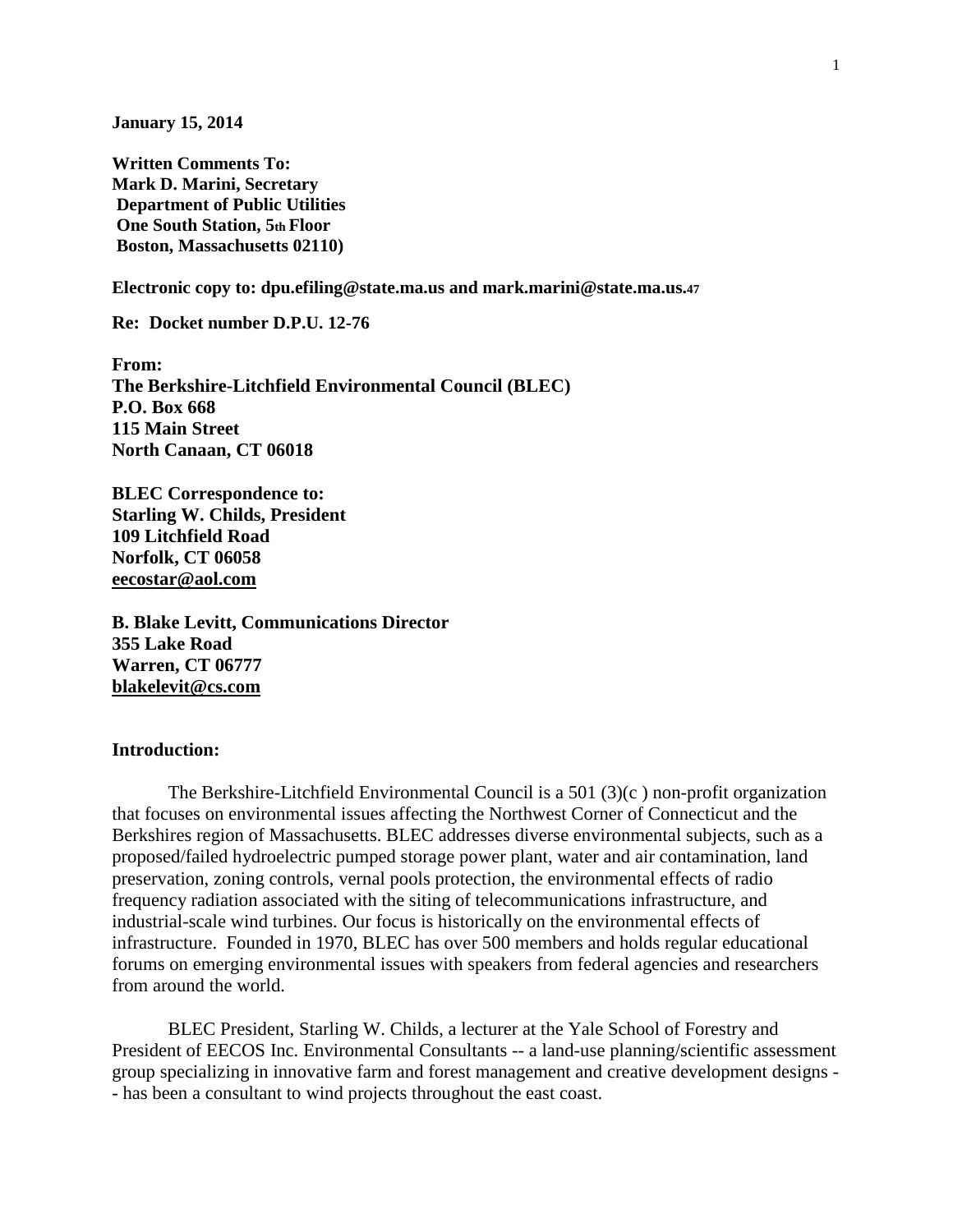BLEC Communications Director, B. Blake Levitt, is a decades-long member of the science press, former *New York Times* contributor, and award winning author of two books on the health and environmental effects of nonionizing radiation,<sup>1</sup> which includes the radiofrequencies of the electromagnetic spectrum used in smart grid/metering as the systems are currently designed. She has written on the smart grid for Energy Bulletin in 2011.<sup>2</sup>

 With a focus on infrastructure, BLEC is uniquely qualified to address the Massachusetts Department of Public Utilities (DPU) on smart grid/meters.

#### **Executive Summary: The Smart Grid is Not 'Smart,' Not Safe, and Not Green.**

The Smart Grid is not 'smart,' not safe and not green, despite its laudatory goals of upgrading the ageing utility grid; saving energy via real-time energy-use knowledge by consumers and tiered pricing; and assisting with the buildout of more renewable energy sources.

 In fact, the smart grid/metering system, as currently designed, stands to accomplish the exact opposite of those goals, as well as introduce new problems into the grid and customer's lives that do not currently exist with the old grid – problems that far outweigh the benefits.

 The DPU's "Investigation by the Department of Public Utilities on its own Motion into Modernization of the Electric Grid," -- also called the "Straw Proposal" -- places adoption of the smart grid, advanced meter infrastructure (AMI), and time-of-use/tiered pricing business models as cornerstones to the utility upgrade. However, other grid upgrade design options are available that would accomplish many of the same goals without risks to health/environment, unfair pricing to vulnerable segments of the population, and risks to privacy and cyber security. It is bewildering to see Massachusetts -- among the most progressive states in the country and one known for doing its homework before setting policy recommendations in motion -- go in this direction. There is overwhelming resistance in at least 18 states regarding smart grid/metering, as well as a reexamination of the intelligence of the entire smart grid concept by think-tanks and key agencies at the federal level. Massachusetts has an important opportunity to learn from this.

 The Straw Proposal takes the state in the wrong direction by endorsing smart grid/metering that has problems so systemic that they may not be fixable, according to the U.S. Government Accountability Office.<sup>3</sup> Plus the Straw Proposal appears to be asking the wrong questions with a focus on how to make the current proposal most effective, rather than the possibility of there being whole new/safer approaches via fiberoptic networks

1

<sup>1</sup> *Electromagnetic Fields, A Consumer's Guide to the Issues and How to Protect Ourselves,* by B. Blake Levitt, first edition, Harcourt Brace, 1996, second edition, iUniverse, 2011; and editor of *Cell Towers – Wireless Convenience? or Environmental Hazard? Proceedings of the "Cell Towers Forum, State of the Science/State of the Law,* first edition, Safe Goods/New Century Publishing, 2001, second edition, iUniverse 2010.

<sup>2</sup> *The Problems with Smart Grids,* B. Blake Levitt and Chellis Glendinning, Energy Bulletin, 2011. http://www.energybulletin.net/stories/2011-03-23/problems-smart-grids

<sup>3</sup> *Cybersecurity – Challenges in Securing the Modernized Electricity Grid,* Testimony Before the Subcommittee on Oversight and Investigations, Committee on Energy and Commerce, Statement of Gregory C. Wilshusen, Director Information Security Issues and David C. Trimble, Director Natural Resources and Environment, February 28, 2012.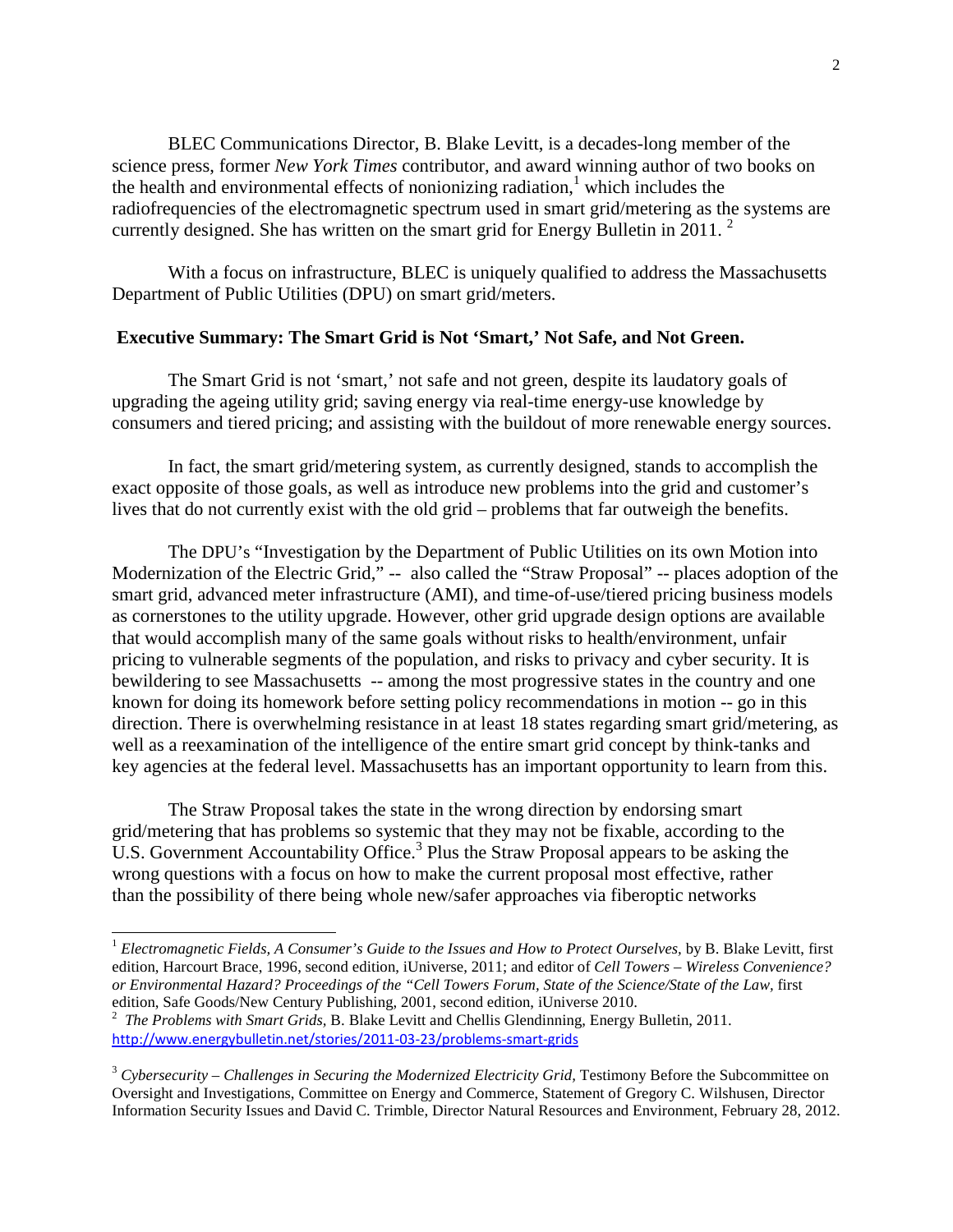already installed or proposed throughout neighborhoods and Powerline Carrier Technology such as is used throughout Europe and in some rural sections of Vermont.

 The smart grid as currently designed is increasingly understood as an over-engineered, ill-advised, financial boondoggle at taxpayer expense, capable of endangering the security of the entire national grid, violating constitutional privacy protections and endangering public health. In addition, the smart grid/metering has not been found to save energy when all the new variables in the system are factored in. Plus, time-of-use pricing is largely punitive to those who can least afford it. Time-of use-pricing is fundamentally a Wall Street model designed to maintain shareholder profits as we transition to more energy efficient models that will reduce demand. DPU appears not to understand that the smart grid takes us in the direction of more centralized utilities when a big thrust in environmental circles is toward less centralized facilities as the best way to address utilizing local renewable energy sources and faster response times when the power goes out.

### **1. Not 'Smart'**

-

A new report called "*Getting Smarter About the Smart Grid*"<sup>4</sup> was published in 2012 by the National Institute for Science, Law and Public Policy in Washington, D.C. Written by smart grid technology expert, Timothy Schoechle, Ph.D., the report says billions of taxpayer dollars have been misspent by the federal government in subsidizing new smart meters. The report further notes that investment in technologies that would facilitate integration of renewable energy technologies, distributed (or local) power generation, and offer real-time in-home energy management capability, have languished, while subsidies for smart meters, that do not contribute to energy management efficiency or sustainability, have wasted enormous sums with taxpayer dollars. The report also notes that smart meters do not take us forward toward sustainability and that the only parties who benefit from the new meters are the utilities and meter companies, which include GE, Itron, Elster, Landis+Gry, Oncor and others. Most meters are made in China and do not increase manufacturing jobs in the US.

Some quotes from the report:

- "The meters also do not stimulate the economy, but do cut jobs. Their large-scale rapid deployment, benefiting utility and meter company stocks, conceals the reality that today's utility business model is broken, being propped up by these market distortions, and may require a government bailout to truly embrace renewable energies in America."
- "In reality, these meters and their dedicated networks are primarily for the benefit of utilities, reducing their operating costs and increasing profits by firing meter readers- ironically with federal stimulus funds--while doing essentially nothing to advance what should be the real goal of the smart grid: balancing supply and demand and integrating more renewable sources. Instead, the meter networks squander vast sums of money, create enormous risks to privacy and security, introduce known and still unknown possible risks to public health, and sour the public on the true promise of the smart grid."

<sup>4</sup> *Getting Smarter About the Smart Grid,* by Timothy Schoechle, PhD., National Institute for Science, Law and Public Policy, Washington, D.C., 2012.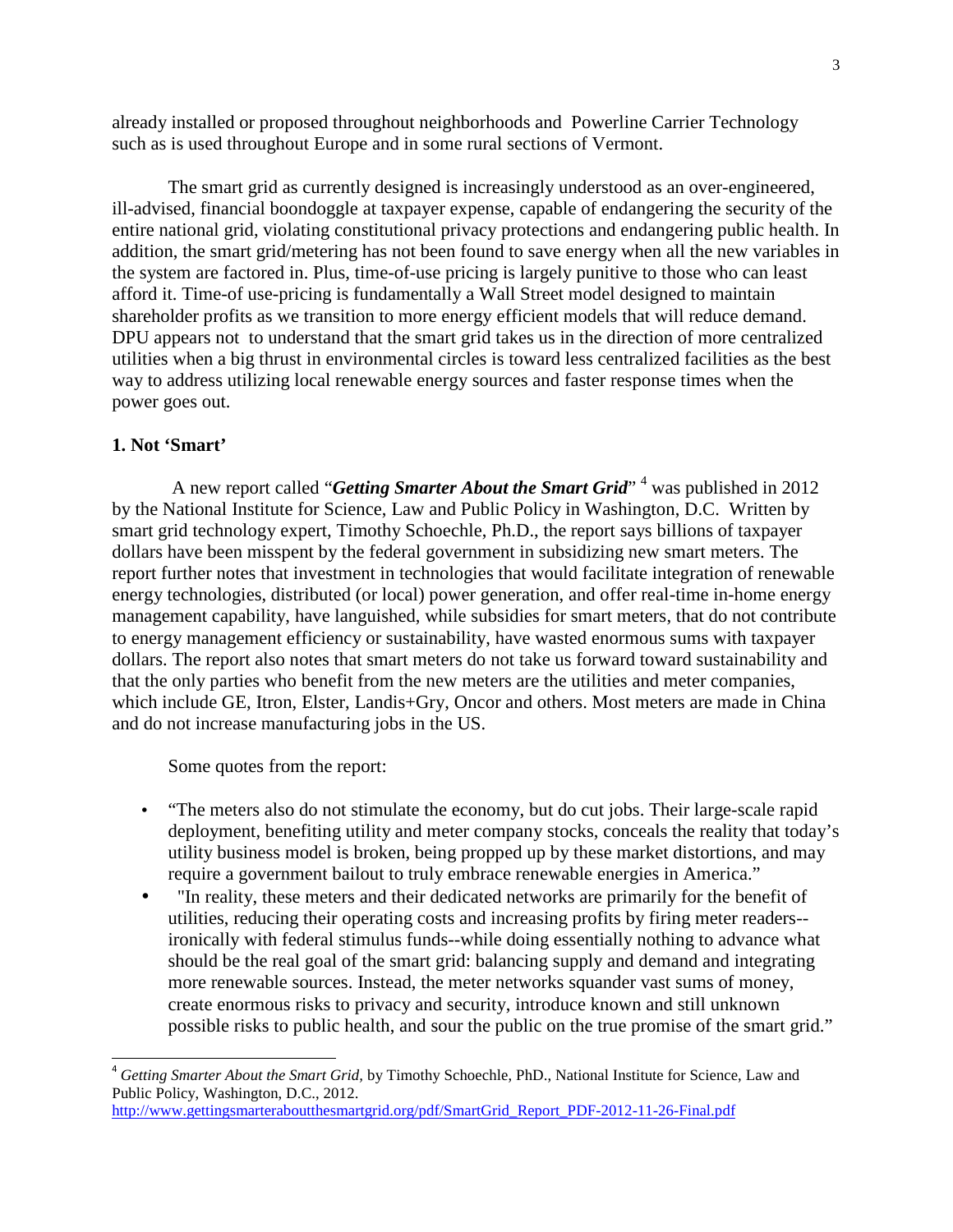- "The present policy approach to electricity infrastructure in the United States depicted in the report, *Policy Framework for the 21st Century: Enabling Our Secure Energy Future,* issued by the National Science and Technology Council (NSTC) of the Executive Office of the President, evidences a fundamental lack of understanding of the problems associated with the future of electricity and energy."
- "There are inherent conflicts in the monopoly utility business model preventing the nation from moving to a renewable energy economy, and utilities may eventually require a government bailout."
- "Because Investor-Owned Utilities (IOUs) are paid on a per-kilowatt-of-energy-sold basis, and also receive a guaranteed rate-of return (ROR) on assets, they do not have a financial incentive to encourage less energy usage, or to invest in technologies that would help citizens reduce energy consumption."
- "Investors in utilities gain from the smart meter deployment, as they would from any other capital expenditure, while there is no clear gain and significant new risks (financial, privacy, security, health and safety, and cost) for the ratepayer and consumer."
- "We must stop subsidizing a centralized, wasteful infrastructure approach that will not lead to sustainability and that puts the nation at long-term global economic disadvantage."

DPU's Straw Proposal addresses none of these concerns.

# **2. How the Smart Grid Works:**

A glaring hole in the Straw Proposal does not go into detail about how the smart grid actually functions, the legitimate health concerns associated with it other than mild industryfriendly reassurances, how easy it is to hack, how unreliable wireless systems inherently are, or include current information now established in many other states with more experience in smart metering.

 The smart grid is a 2-way communications system that will eventually turn all of our appliances into radiofrequency radiation (RF) transceivers just like cell phones, capable of being controlled remotely by us and the utility companies. That's every washer, dryer, refrigerator, freezer, computer, printer, fax, coffee maker, stove, oven, furnace, air conditioner, and on and on—all turned into constant RF-emitting cell-phone like devices, transmitting RF in the 900 MHz – 3 GHz range of the electromagnetic spectrum, 24/7. The average home has at least 15 appliances. This is an involuntary ambient exposure that does not now exist and no government regulatory agency regulates for cumulative background exposures such as this. It is a large-scale system being forced on citizens at a time when the International Agency for Research on Cancer (IARC), which is part of the World Health Organization, has classified RF in these frequencies as a  $2B$  (possible) carcinogen<sup>5</sup> along with formaldehyde, lead, DDT and exhaust fumes.

 New appliances are already being equipped with internal antennas that cannot be deactivated without voiding warranties, even when people do not want such exposures. All of

<sup>-</sup><sup>5</sup> http://www.iarc.fr/en/media-centre/pr/2011/pdfs/pr208 E.pdf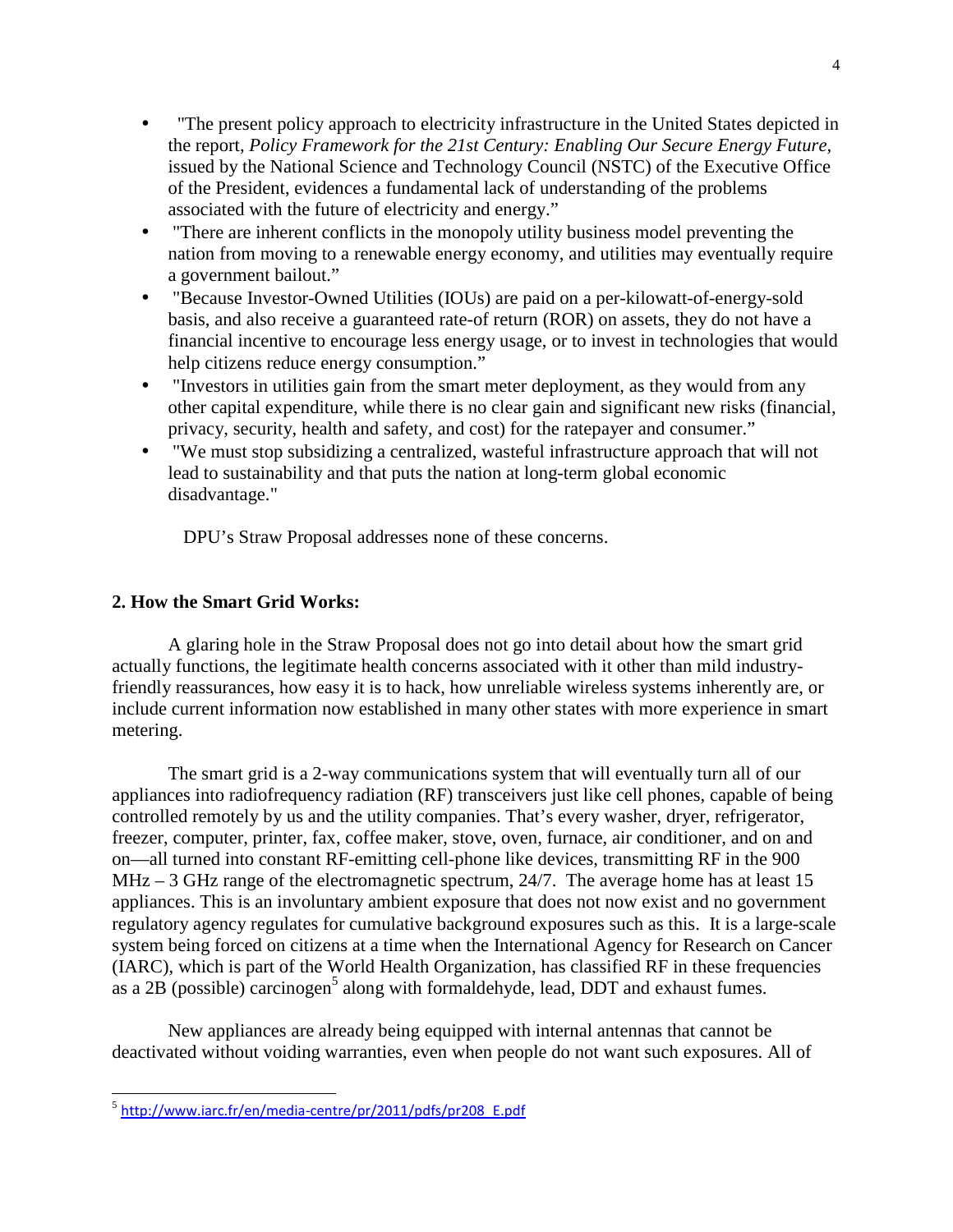these indoor transmitters communicate with smart meters attached to the outside of homes and businesses, which will, in turn, transmit utility usage information several times a day, and sometimes several times a minute, to a new centralized hub like a cell tower or newly installed equipment on distribution poles throughout neighborhoods. Peak power bursts of RF when a device first transmits have been measured in excess of federal guidelines. These are unsafe, involuntary exposures, especially to the elderly, the infirm, pregnant women and children.

The below illustration is taken from a report by Richard A. Tell for Hydro One in Canada. It shows how the wireless smart grid works, creating and bouncing radiofrequency signals from appliances to meters to houses to hubs in a "mesh" network.  $\delta$ As should be obvious, it is a far more complex system than what currently exists.



Figure 1. Illustration of components of the Hydro One Smart Meter system showing the use of radiofrequency (RF) signals for communications among electric power meters, relays, access points and, ultimately, Hydro One's enterprise management systems. (From Trilliant Networks' sales literature).

Many state utility companies within the past decade replaced the old mechanical analog meters with a first generation advanced metering model (AMR) that has an RF component. The first generation meters store usage data until it is called for by a van that passes through a neighborhood. As such, it only transmits once a month. Some first generation AMR meter

<sup>&</sup>lt;sup>6</sup> An Analysis of Radiofrequency Fields Associated with Operation of the Hydro One Smart Meter System, October 28, 2008, prepared for Hydro One Networks Inc., Toronto, Ontario M5G 2P5, by Richard A. Tell, Richard Tell Associates, ManyInc., Colville, WA 99114-9352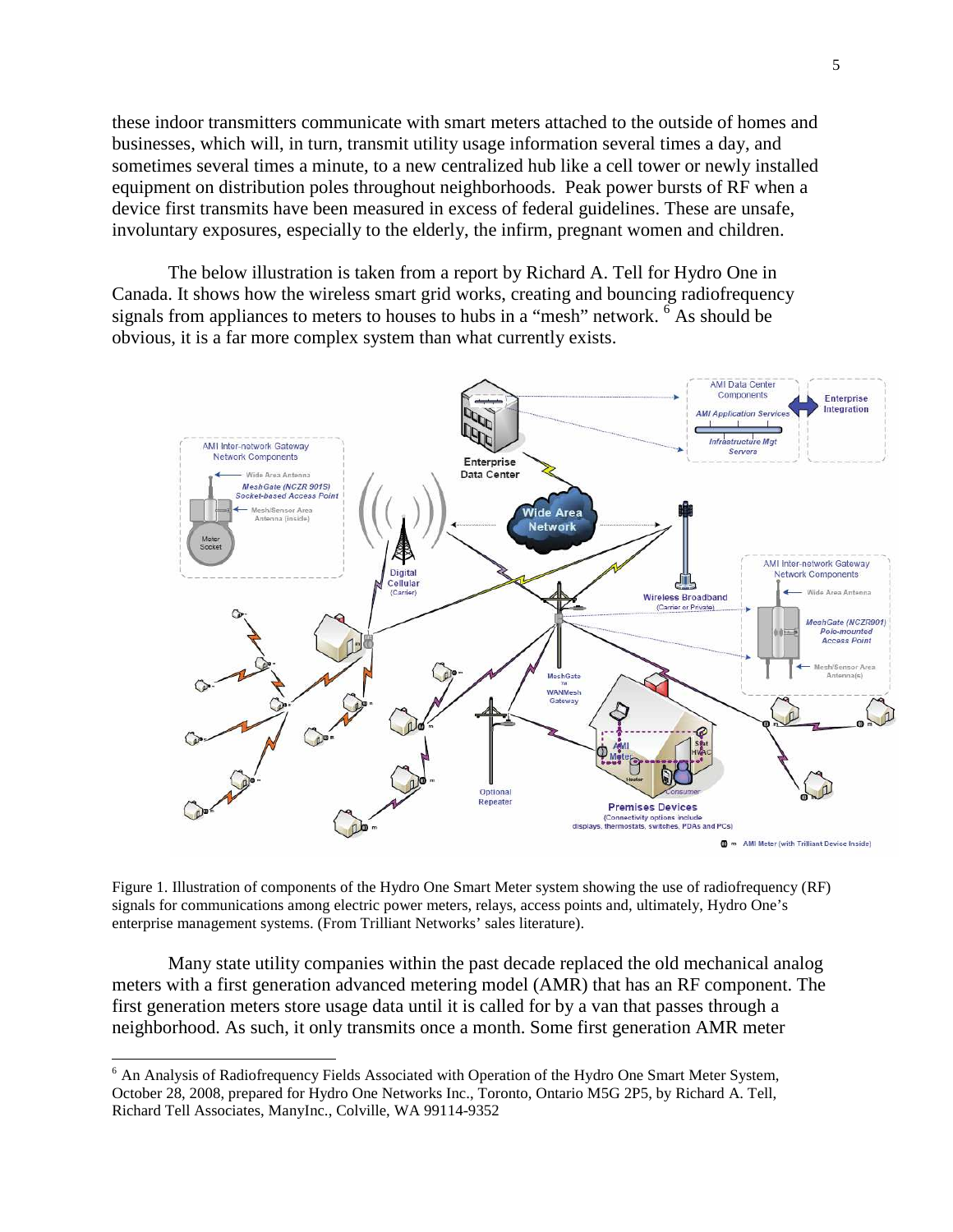models used in states like New York transmit signals constantly but a van is still required to collect the data. Those are more dangerous models from a health standpoint. In some locations with already high ambient RF backgrounds, metering is done via landline phone networks with a modulated signal placed on the phone line, typically once a day.

 The second generation of advanced metering infrastructure, called AMI, is the smart meter system. It transmits signals at a minimum of several times a day and at a maximum several times a minute. Signals in the mesh network are designed to bounce from house to house. The final collector meter on the last house on the network fires constantly and can transmit usage data for between 500 and 5,000 dwellings, creating strong RF exposures that may exceed FCC guidelines. Apartments and office buildings where multiple meters are congregated together have significant exposures. No van or meter reader is required. It is a completely wireless network.

#### **3. Health Concerns are Real: Problems at the FCC**

 That there are potential adverse health and environmental effects from nonionizing radiation has been known since the advent of radar used in WW2 aboard US ships when cataracts, numerous cancers and infertility were observed in US Navy midshipmen and radar technicians. Since that time, and especially within the last 15 years, the use of wireless technologies has exploded – all without a clear understanding of the biological implications and without adequate regulatory controls. Ambient nonionizing radiation exposures are the fastest growing environmental exposures today. In fact, it has become a hidden variable in all research.

 The Federal Communications Commission (FCC) has standards in place but they only regulate for acute, short term, high-intensity exposures capable of heating tissue the way a microwave oven cooks food. Although a safety margin is built into the standards, any biological effects below that thermal threshold are simply unregulated. In addition, the FCC categorically excludes from review any device or application that falls below a certain power density threshold which most wireless products, including smart meters, do. That means that there is no true regulatory oversight of just about all of the wireless products in use today with the exception of cell phones which have to meet a threshold for a specific absorption rate of energy deposited in tissue. The FCC is currently reviewing the adequacy of cell phone and RF exposure limits but there is intense pressure to make the current inadequate standards even more lenient.

 One primary criticism of how the FCC functions is that they time-average exposures rather than regulate for peak exposures, which is the most important biological metric. Smart meters, for instance, during the duty cycle, put out a peak burst of RF that has been found to exceed FCC limits by orders of magnitude. Yet that peak is averaged away into the duty cycle's lower exposures and essentially disappears into what is deemed "safe." That is like saying that a bullet passing through flesh is "safe" because it comes out the other side and moves more slowly by the time is passes through bone, blood and tissue. The FCC standards are based on a dosemitry model of how to make communications systems work with the least amount of transmitted power necessary, not on true biological models regarding the consequences to living systems in the path of technology.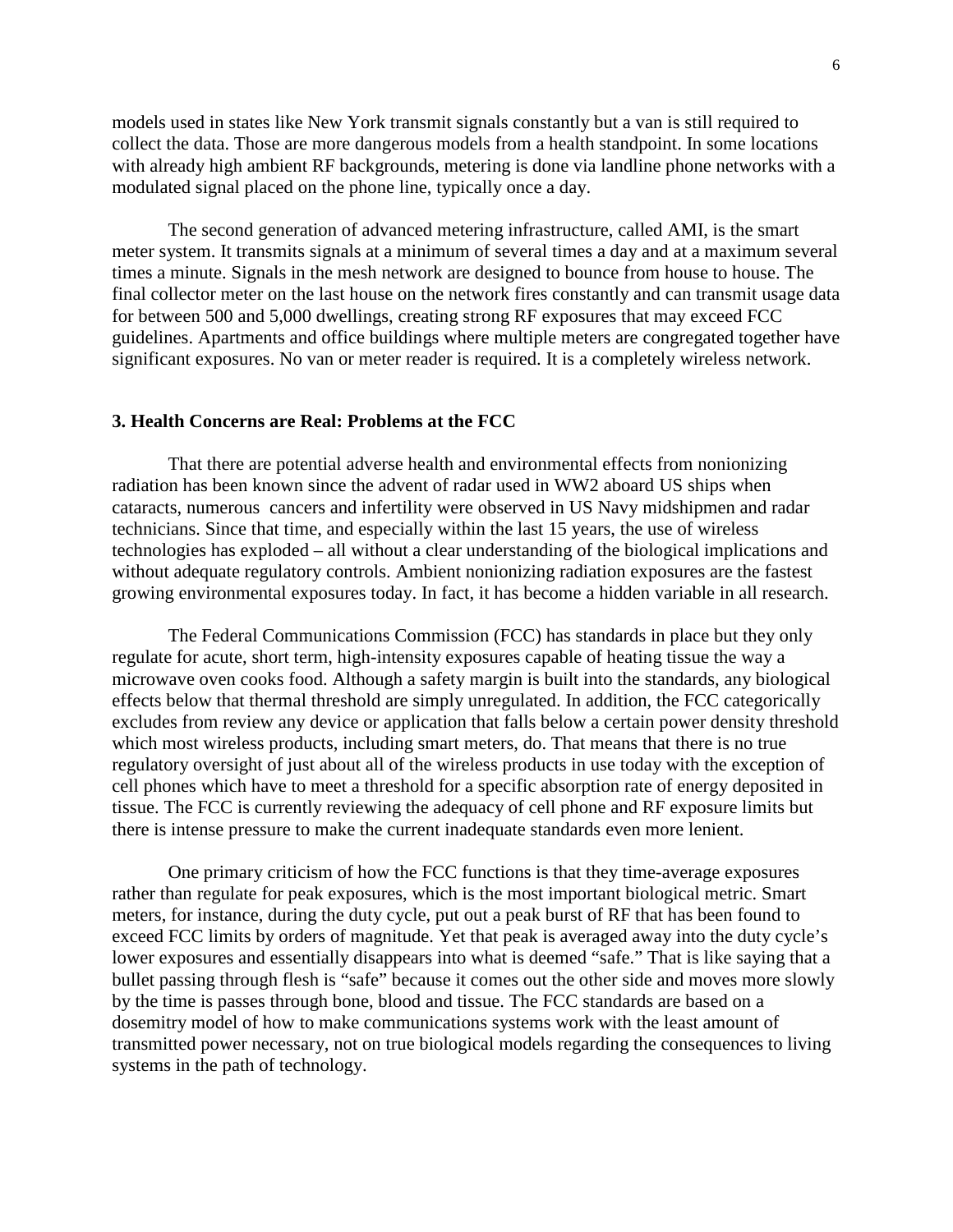In addition, the FCC standards – indeed no state or federal regulatory entity – regulates for cumulative exposures from myriad sources all functioning together. RF power density and categorical exclusion are considered one product at a time. The smart grid/metering will add a whole new layer of ambient RF exposure that does not now exist.

It is the unregulated, long-term, low-level, chronic exposures that are increasing exponentially today from all manner of wireless devices, such as cell phones, wifi, cordless domestic phones, myriad screen 'apps,' wireless security systems, baby monitors, and now smart grid/meters. Add to this ambient exposures from all of the infrastructure, such as cell towers and myriad antenna arrays to support 1G, 2G, 3G and now the 4G network creating ubiquitous internet connectivity and it is easy to understand why many governments and health agencies outside the US are calling for a precautionary approach before further buildout.

What's more, man-made radiation creates very different kinds of exposures -- with unusual signaling characteristics like digital pulsing, phased array and saw-tooth waveforms, and at much higher power intensities than anything found in nature. RF is actually a form of energetic air pollution. Myriad species are known to be fantastically sensitive to low-level energy<sup>7</sup> and may be affected by these increasing background levels. No federal or state agency has standards to protect wildlife from RF. That some individual smart meters conform to FCC standards, as noted in the Straw Proposal, should assuage no one.

#### **4. What the Studies Show:**

-

Below is a chart compiled by Levitt and  $\text{Lai}^8$  of biological effects at extremely low intensities comparable to smart grid/metering. These exposures cannot be considered biologically inactive. Scores of studies have found otherwise, despite industry assurances.

**Table I.** A list of studies reporting biological effects at low intensities of RFR. These papers gave either SAR (W/kg) or power density  $(uW/cm<sup>2</sup>)$  of exposure.

|                       |                   | <b>SAR</b> | Power density         | Effects reported                                |
|-----------------------|-------------------|------------|-----------------------|-------------------------------------------------|
|                       |                   | (W/kg)     | (uW/cm <sup>2</sup> ) |                                                 |
| Belyaev et al. (2005) | 915 MHz, GSM 24   | 0.037      |                       | Genetic changes in human white blood cells      |
| (in vitro)            | $&48$ hr          |            |                       |                                                 |
| Belyaev et al. (2009) | 915 MHz, 1947     | 0.037      |                       | DNA repair mechanism in human white blood cells |
| (in vitro)            | MHz               |            |                       |                                                 |
|                       | GSM, UMTS         |            |                       |                                                 |
|                       | 24 & 72 hr        |            |                       |                                                 |
| Blackman et al.       | 50 MHz, AM at 16  | 0.0014     |                       | Calcium in forebrain of chickens                |
| $(1980)$ (in vitro)   | Hz                |            |                       |                                                 |
| Boscol et al. (2001)  | 500 KHz-3 GHz, TV |            | 0.5                   | Immunological system in women                   |
| (in vivo) (human      | broadcast         |            |                       |                                                 |

<sup>7</sup> For a list of studies on wildlife and RF, see http://www.livingplanet.be/emranimals.htm

<sup>8</sup> *Biological effects from exposure to electromagnetic radiation emitted by cell tower base stations and other antenna arrays,* B. Blake Levitt and Henry Lai, Environ. Rev. **18**: 369–395 (2010) doi:10.1139/A10-018 Published by NRC Research Press. http://electromagnetichealth.org/electromagnetic-health-blog/levitt-lai/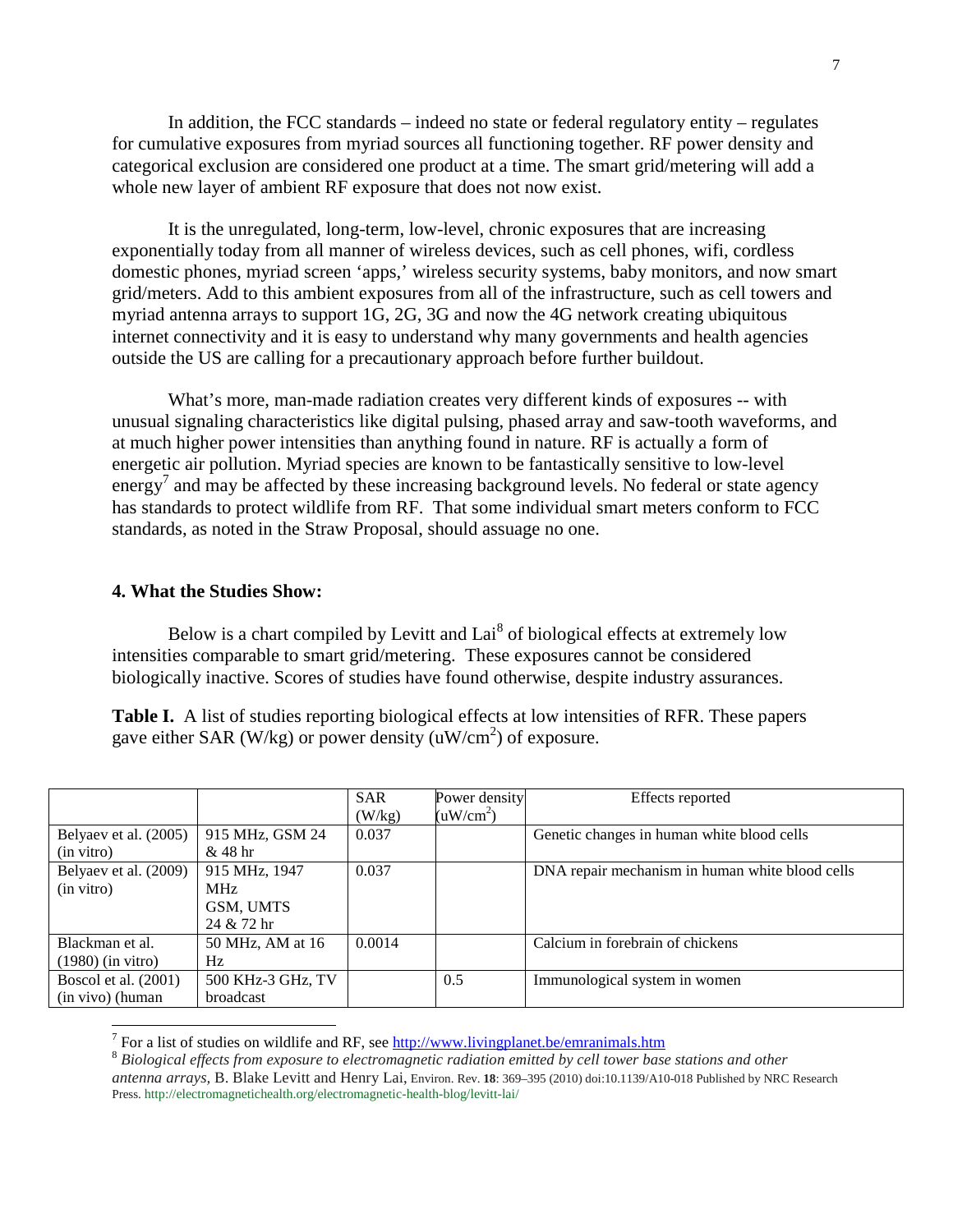| Campisi et al. (2010)<br>900 MHz, CW or<br>26<br>DNA damage in human glial cells<br>(in vitro)<br>50-Hz AM,<br>14 days, 5, 10, 20<br>min per day,<br>CW- no effect<br>0.07<br>Capri et al. (2004)<br>900 MHz, GSM<br>A slight decrease in cell proliferation when human<br>1 hr/day, 3 days<br>immune cells were stimulated with mitogen and a slight<br>(in vitro)<br>increase in the number of cells with altered distribution of<br>phosphatidylserine across the membrane.<br>People lived close to<br>People lived and worked near AM radio antennae and<br>Chiang et al. (1989)<br>10<br>AM radio and radar<br>(in vivo) (human<br>radar installations showed deficits in psychological and<br>whole body)<br>installations for more<br>short-term memory tests.<br>than one year<br>De Pomerai et al.<br>0.015<br>1 GHz<br>Protein damages<br>24 & 48 hr<br>$(2003)$ (in vitro)<br>D'Inzeo et al. (1988)<br>10.75 GHz CW<br>0.008<br>Operation of acetylcholine-related ion-channels in cells.<br>30-120 sec<br>These channels play important roles in physiological and<br>(in vitro)<br>behavioral functions.<br>Increase in calcium efflux in brain cancer cells.<br>0.05<br>Dutta et al. (1984)<br>915 MHz, sinusoidal<br>AM at 16 Hz<br>(in vitro)<br>147 MHz, sinusoidal<br>0.005<br>Increase in calcium efflux in brain cancer cells.<br>Dutta et al. (1989)<br>AM at 16 Hz<br>(in vitro)<br>30 min<br>Fesenko et al. (1999)<br>From 8.15 - 18 GHz<br>$\mathbf{1}$<br>Change in immunological functions.<br>(in vivo) (mouse-<br>5 hr to 7 days<br>wavelength in mm<br>direction of response<br>depended on<br>range)<br>exposure duration<br>1800 MHz, GSM-<br>0.018<br>Forgacs et al. (2006)<br>Increase in serum testosterone.<br>217 Hz pulses, 576<br>(in vivo)<br>(mouse whole body)<br>s pulse width;<br>2hr/day, 10 days<br>Guler et al. (2010)<br>1800 MHz AM at<br>52<br>Oxidative lipid and DNA damages in the brain of<br>(In vivo)<br>217 Hz, 15 min/day,<br>pregnant rabbits<br>(rabbit whole body)<br>7 days<br>Military radars<br>Hjollund et al.<br>Sperm counts of Danish military personnel, who operated<br>10<br>mobile ground-to-air missile units that use several RFR<br>$(1997)$ (in vivo)<br>(human partial or<br>emitting radar systems, were significantly lower<br>whole body)<br>compared to references.<br>836.55 MHz, TDMA<br>0.026<br>Ivaschuk et al.<br>A gene related to cancer.<br>$(1999)$ (in vitro)<br>$20 \text{ min}$<br>900 MHz, GSM-217<br>0.06<br>Improved cognitive functions.<br>Jech et al. (2001)<br>(in vivo) (human<br>Hz pulses, 577 s<br>pulse width; 45 min;<br>partial body<br>narcoleptic patients<br>exposure-not<br>included)<br>Kesari and Behari<br>0.0008<br>50 GHz; 2hr/day, 45<br>Double strand DNA breaks observed in brain cells<br>(2009a)<br>days<br>(in vivo) (rat whole<br>body)<br>Kesari and Behari<br>0.0008<br>50 GHz; 2hr/day, 45<br>Reproductive system of male rats<br>(2009b)<br>days<br>(in vivo) (rat whole | whole body) |  |  |
|---------------------------------------------------------------------------------------------------------------------------------------------------------------------------------------------------------------------------------------------------------------------------------------------------------------------------------------------------------------------------------------------------------------------------------------------------------------------------------------------------------------------------------------------------------------------------------------------------------------------------------------------------------------------------------------------------------------------------------------------------------------------------------------------------------------------------------------------------------------------------------------------------------------------------------------------------------------------------------------------------------------------------------------------------------------------------------------------------------------------------------------------------------------------------------------------------------------------------------------------------------------------------------------------------------------------------------------------------------------------------------------------------------------------------------------------------------------------------------------------------------------------------------------------------------------------------------------------------------------------------------------------------------------------------------------------------------------------------------------------------------------------------------------------------------------------------------------------------------------------------------------------------------------------------------------------------------------------------------------------------------------------------------------------------------------------------------------------------------------------------------------------------------------------------------------------------------------------------------------------------------------------------------------------------------------------------------------------------------------------------------------------------------------------------------------------------------------------------------------------------------------------------------------------------------------------------------------------------------------------------------------------------------------------------------------------------------------------------------------------------------------------------------------------------------------------------------------------------------------------------------------------------------------------------------------------------------------------------------------------------------|-------------|--|--|
|                                                                                                                                                                                                                                                                                                                                                                                                                                                                                                                                                                                                                                                                                                                                                                                                                                                                                                                                                                                                                                                                                                                                                                                                                                                                                                                                                                                                                                                                                                                                                                                                                                                                                                                                                                                                                                                                                                                                                                                                                                                                                                                                                                                                                                                                                                                                                                                                                                                                                                                                                                                                                                                                                                                                                                                                                                                                                                                                                                                                         |             |  |  |
|                                                                                                                                                                                                                                                                                                                                                                                                                                                                                                                                                                                                                                                                                                                                                                                                                                                                                                                                                                                                                                                                                                                                                                                                                                                                                                                                                                                                                                                                                                                                                                                                                                                                                                                                                                                                                                                                                                                                                                                                                                                                                                                                                                                                                                                                                                                                                                                                                                                                                                                                                                                                                                                                                                                                                                                                                                                                                                                                                                                                         |             |  |  |
|                                                                                                                                                                                                                                                                                                                                                                                                                                                                                                                                                                                                                                                                                                                                                                                                                                                                                                                                                                                                                                                                                                                                                                                                                                                                                                                                                                                                                                                                                                                                                                                                                                                                                                                                                                                                                                                                                                                                                                                                                                                                                                                                                                                                                                                                                                                                                                                                                                                                                                                                                                                                                                                                                                                                                                                                                                                                                                                                                                                                         |             |  |  |
|                                                                                                                                                                                                                                                                                                                                                                                                                                                                                                                                                                                                                                                                                                                                                                                                                                                                                                                                                                                                                                                                                                                                                                                                                                                                                                                                                                                                                                                                                                                                                                                                                                                                                                                                                                                                                                                                                                                                                                                                                                                                                                                                                                                                                                                                                                                                                                                                                                                                                                                                                                                                                                                                                                                                                                                                                                                                                                                                                                                                         |             |  |  |
|                                                                                                                                                                                                                                                                                                                                                                                                                                                                                                                                                                                                                                                                                                                                                                                                                                                                                                                                                                                                                                                                                                                                                                                                                                                                                                                                                                                                                                                                                                                                                                                                                                                                                                                                                                                                                                                                                                                                                                                                                                                                                                                                                                                                                                                                                                                                                                                                                                                                                                                                                                                                                                                                                                                                                                                                                                                                                                                                                                                                         |             |  |  |
|                                                                                                                                                                                                                                                                                                                                                                                                                                                                                                                                                                                                                                                                                                                                                                                                                                                                                                                                                                                                                                                                                                                                                                                                                                                                                                                                                                                                                                                                                                                                                                                                                                                                                                                                                                                                                                                                                                                                                                                                                                                                                                                                                                                                                                                                                                                                                                                                                                                                                                                                                                                                                                                                                                                                                                                                                                                                                                                                                                                                         |             |  |  |
|                                                                                                                                                                                                                                                                                                                                                                                                                                                                                                                                                                                                                                                                                                                                                                                                                                                                                                                                                                                                                                                                                                                                                                                                                                                                                                                                                                                                                                                                                                                                                                                                                                                                                                                                                                                                                                                                                                                                                                                                                                                                                                                                                                                                                                                                                                                                                                                                                                                                                                                                                                                                                                                                                                                                                                                                                                                                                                                                                                                                         |             |  |  |
|                                                                                                                                                                                                                                                                                                                                                                                                                                                                                                                                                                                                                                                                                                                                                                                                                                                                                                                                                                                                                                                                                                                                                                                                                                                                                                                                                                                                                                                                                                                                                                                                                                                                                                                                                                                                                                                                                                                                                                                                                                                                                                                                                                                                                                                                                                                                                                                                                                                                                                                                                                                                                                                                                                                                                                                                                                                                                                                                                                                                         |             |  |  |
|                                                                                                                                                                                                                                                                                                                                                                                                                                                                                                                                                                                                                                                                                                                                                                                                                                                                                                                                                                                                                                                                                                                                                                                                                                                                                                                                                                                                                                                                                                                                                                                                                                                                                                                                                                                                                                                                                                                                                                                                                                                                                                                                                                                                                                                                                                                                                                                                                                                                                                                                                                                                                                                                                                                                                                                                                                                                                                                                                                                                         |             |  |  |
|                                                                                                                                                                                                                                                                                                                                                                                                                                                                                                                                                                                                                                                                                                                                                                                                                                                                                                                                                                                                                                                                                                                                                                                                                                                                                                                                                                                                                                                                                                                                                                                                                                                                                                                                                                                                                                                                                                                                                                                                                                                                                                                                                                                                                                                                                                                                                                                                                                                                                                                                                                                                                                                                                                                                                                                                                                                                                                                                                                                                         |             |  |  |
|                                                                                                                                                                                                                                                                                                                                                                                                                                                                                                                                                                                                                                                                                                                                                                                                                                                                                                                                                                                                                                                                                                                                                                                                                                                                                                                                                                                                                                                                                                                                                                                                                                                                                                                                                                                                                                                                                                                                                                                                                                                                                                                                                                                                                                                                                                                                                                                                                                                                                                                                                                                                                                                                                                                                                                                                                                                                                                                                                                                                         |             |  |  |
|                                                                                                                                                                                                                                                                                                                                                                                                                                                                                                                                                                                                                                                                                                                                                                                                                                                                                                                                                                                                                                                                                                                                                                                                                                                                                                                                                                                                                                                                                                                                                                                                                                                                                                                                                                                                                                                                                                                                                                                                                                                                                                                                                                                                                                                                                                                                                                                                                                                                                                                                                                                                                                                                                                                                                                                                                                                                                                                                                                                                         |             |  |  |
|                                                                                                                                                                                                                                                                                                                                                                                                                                                                                                                                                                                                                                                                                                                                                                                                                                                                                                                                                                                                                                                                                                                                                                                                                                                                                                                                                                                                                                                                                                                                                                                                                                                                                                                                                                                                                                                                                                                                                                                                                                                                                                                                                                                                                                                                                                                                                                                                                                                                                                                                                                                                                                                                                                                                                                                                                                                                                                                                                                                                         |             |  |  |
|                                                                                                                                                                                                                                                                                                                                                                                                                                                                                                                                                                                                                                                                                                                                                                                                                                                                                                                                                                                                                                                                                                                                                                                                                                                                                                                                                                                                                                                                                                                                                                                                                                                                                                                                                                                                                                                                                                                                                                                                                                                                                                                                                                                                                                                                                                                                                                                                                                                                                                                                                                                                                                                                                                                                                                                                                                                                                                                                                                                                         |             |  |  |
|                                                                                                                                                                                                                                                                                                                                                                                                                                                                                                                                                                                                                                                                                                                                                                                                                                                                                                                                                                                                                                                                                                                                                                                                                                                                                                                                                                                                                                                                                                                                                                                                                                                                                                                                                                                                                                                                                                                                                                                                                                                                                                                                                                                                                                                                                                                                                                                                                                                                                                                                                                                                                                                                                                                                                                                                                                                                                                                                                                                                         |             |  |  |
|                                                                                                                                                                                                                                                                                                                                                                                                                                                                                                                                                                                                                                                                                                                                                                                                                                                                                                                                                                                                                                                                                                                                                                                                                                                                                                                                                                                                                                                                                                                                                                                                                                                                                                                                                                                                                                                                                                                                                                                                                                                                                                                                                                                                                                                                                                                                                                                                                                                                                                                                                                                                                                                                                                                                                                                                                                                                                                                                                                                                         |             |  |  |
|                                                                                                                                                                                                                                                                                                                                                                                                                                                                                                                                                                                                                                                                                                                                                                                                                                                                                                                                                                                                                                                                                                                                                                                                                                                                                                                                                                                                                                                                                                                                                                                                                                                                                                                                                                                                                                                                                                                                                                                                                                                                                                                                                                                                                                                                                                                                                                                                                                                                                                                                                                                                                                                                                                                                                                                                                                                                                                                                                                                                         |             |  |  |
|                                                                                                                                                                                                                                                                                                                                                                                                                                                                                                                                                                                                                                                                                                                                                                                                                                                                                                                                                                                                                                                                                                                                                                                                                                                                                                                                                                                                                                                                                                                                                                                                                                                                                                                                                                                                                                                                                                                                                                                                                                                                                                                                                                                                                                                                                                                                                                                                                                                                                                                                                                                                                                                                                                                                                                                                                                                                                                                                                                                                         |             |  |  |
|                                                                                                                                                                                                                                                                                                                                                                                                                                                                                                                                                                                                                                                                                                                                                                                                                                                                                                                                                                                                                                                                                                                                                                                                                                                                                                                                                                                                                                                                                                                                                                                                                                                                                                                                                                                                                                                                                                                                                                                                                                                                                                                                                                                                                                                                                                                                                                                                                                                                                                                                                                                                                                                                                                                                                                                                                                                                                                                                                                                                         |             |  |  |
|                                                                                                                                                                                                                                                                                                                                                                                                                                                                                                                                                                                                                                                                                                                                                                                                                                                                                                                                                                                                                                                                                                                                                                                                                                                                                                                                                                                                                                                                                                                                                                                                                                                                                                                                                                                                                                                                                                                                                                                                                                                                                                                                                                                                                                                                                                                                                                                                                                                                                                                                                                                                                                                                                                                                                                                                                                                                                                                                                                                                         |             |  |  |
|                                                                                                                                                                                                                                                                                                                                                                                                                                                                                                                                                                                                                                                                                                                                                                                                                                                                                                                                                                                                                                                                                                                                                                                                                                                                                                                                                                                                                                                                                                                                                                                                                                                                                                                                                                                                                                                                                                                                                                                                                                                                                                                                                                                                                                                                                                                                                                                                                                                                                                                                                                                                                                                                                                                                                                                                                                                                                                                                                                                                         |             |  |  |
|                                                                                                                                                                                                                                                                                                                                                                                                                                                                                                                                                                                                                                                                                                                                                                                                                                                                                                                                                                                                                                                                                                                                                                                                                                                                                                                                                                                                                                                                                                                                                                                                                                                                                                                                                                                                                                                                                                                                                                                                                                                                                                                                                                                                                                                                                                                                                                                                                                                                                                                                                                                                                                                                                                                                                                                                                                                                                                                                                                                                         |             |  |  |
|                                                                                                                                                                                                                                                                                                                                                                                                                                                                                                                                                                                                                                                                                                                                                                                                                                                                                                                                                                                                                                                                                                                                                                                                                                                                                                                                                                                                                                                                                                                                                                                                                                                                                                                                                                                                                                                                                                                                                                                                                                                                                                                                                                                                                                                                                                                                                                                                                                                                                                                                                                                                                                                                                                                                                                                                                                                                                                                                                                                                         |             |  |  |
|                                                                                                                                                                                                                                                                                                                                                                                                                                                                                                                                                                                                                                                                                                                                                                                                                                                                                                                                                                                                                                                                                                                                                                                                                                                                                                                                                                                                                                                                                                                                                                                                                                                                                                                                                                                                                                                                                                                                                                                                                                                                                                                                                                                                                                                                                                                                                                                                                                                                                                                                                                                                                                                                                                                                                                                                                                                                                                                                                                                                         |             |  |  |
|                                                                                                                                                                                                                                                                                                                                                                                                                                                                                                                                                                                                                                                                                                                                                                                                                                                                                                                                                                                                                                                                                                                                                                                                                                                                                                                                                                                                                                                                                                                                                                                                                                                                                                                                                                                                                                                                                                                                                                                                                                                                                                                                                                                                                                                                                                                                                                                                                                                                                                                                                                                                                                                                                                                                                                                                                                                                                                                                                                                                         |             |  |  |
|                                                                                                                                                                                                                                                                                                                                                                                                                                                                                                                                                                                                                                                                                                                                                                                                                                                                                                                                                                                                                                                                                                                                                                                                                                                                                                                                                                                                                                                                                                                                                                                                                                                                                                                                                                                                                                                                                                                                                                                                                                                                                                                                                                                                                                                                                                                                                                                                                                                                                                                                                                                                                                                                                                                                                                                                                                                                                                                                                                                                         |             |  |  |
|                                                                                                                                                                                                                                                                                                                                                                                                                                                                                                                                                                                                                                                                                                                                                                                                                                                                                                                                                                                                                                                                                                                                                                                                                                                                                                                                                                                                                                                                                                                                                                                                                                                                                                                                                                                                                                                                                                                                                                                                                                                                                                                                                                                                                                                                                                                                                                                                                                                                                                                                                                                                                                                                                                                                                                                                                                                                                                                                                                                                         |             |  |  |
|                                                                                                                                                                                                                                                                                                                                                                                                                                                                                                                                                                                                                                                                                                                                                                                                                                                                                                                                                                                                                                                                                                                                                                                                                                                                                                                                                                                                                                                                                                                                                                                                                                                                                                                                                                                                                                                                                                                                                                                                                                                                                                                                                                                                                                                                                                                                                                                                                                                                                                                                                                                                                                                                                                                                                                                                                                                                                                                                                                                                         |             |  |  |
|                                                                                                                                                                                                                                                                                                                                                                                                                                                                                                                                                                                                                                                                                                                                                                                                                                                                                                                                                                                                                                                                                                                                                                                                                                                                                                                                                                                                                                                                                                                                                                                                                                                                                                                                                                                                                                                                                                                                                                                                                                                                                                                                                                                                                                                                                                                                                                                                                                                                                                                                                                                                                                                                                                                                                                                                                                                                                                                                                                                                         |             |  |  |
|                                                                                                                                                                                                                                                                                                                                                                                                                                                                                                                                                                                                                                                                                                                                                                                                                                                                                                                                                                                                                                                                                                                                                                                                                                                                                                                                                                                                                                                                                                                                                                                                                                                                                                                                                                                                                                                                                                                                                                                                                                                                                                                                                                                                                                                                                                                                                                                                                                                                                                                                                                                                                                                                                                                                                                                                                                                                                                                                                                                                         |             |  |  |
|                                                                                                                                                                                                                                                                                                                                                                                                                                                                                                                                                                                                                                                                                                                                                                                                                                                                                                                                                                                                                                                                                                                                                                                                                                                                                                                                                                                                                                                                                                                                                                                                                                                                                                                                                                                                                                                                                                                                                                                                                                                                                                                                                                                                                                                                                                                                                                                                                                                                                                                                                                                                                                                                                                                                                                                                                                                                                                                                                                                                         |             |  |  |
|                                                                                                                                                                                                                                                                                                                                                                                                                                                                                                                                                                                                                                                                                                                                                                                                                                                                                                                                                                                                                                                                                                                                                                                                                                                                                                                                                                                                                                                                                                                                                                                                                                                                                                                                                                                                                                                                                                                                                                                                                                                                                                                                                                                                                                                                                                                                                                                                                                                                                                                                                                                                                                                                                                                                                                                                                                                                                                                                                                                                         |             |  |  |
|                                                                                                                                                                                                                                                                                                                                                                                                                                                                                                                                                                                                                                                                                                                                                                                                                                                                                                                                                                                                                                                                                                                                                                                                                                                                                                                                                                                                                                                                                                                                                                                                                                                                                                                                                                                                                                                                                                                                                                                                                                                                                                                                                                                                                                                                                                                                                                                                                                                                                                                                                                                                                                                                                                                                                                                                                                                                                                                                                                                                         |             |  |  |
|                                                                                                                                                                                                                                                                                                                                                                                                                                                                                                                                                                                                                                                                                                                                                                                                                                                                                                                                                                                                                                                                                                                                                                                                                                                                                                                                                                                                                                                                                                                                                                                                                                                                                                                                                                                                                                                                                                                                                                                                                                                                                                                                                                                                                                                                                                                                                                                                                                                                                                                                                                                                                                                                                                                                                                                                                                                                                                                                                                                                         |             |  |  |
|                                                                                                                                                                                                                                                                                                                                                                                                                                                                                                                                                                                                                                                                                                                                                                                                                                                                                                                                                                                                                                                                                                                                                                                                                                                                                                                                                                                                                                                                                                                                                                                                                                                                                                                                                                                                                                                                                                                                                                                                                                                                                                                                                                                                                                                                                                                                                                                                                                                                                                                                                                                                                                                                                                                                                                                                                                                                                                                                                                                                         |             |  |  |
|                                                                                                                                                                                                                                                                                                                                                                                                                                                                                                                                                                                                                                                                                                                                                                                                                                                                                                                                                                                                                                                                                                                                                                                                                                                                                                                                                                                                                                                                                                                                                                                                                                                                                                                                                                                                                                                                                                                                                                                                                                                                                                                                                                                                                                                                                                                                                                                                                                                                                                                                                                                                                                                                                                                                                                                                                                                                                                                                                                                                         |             |  |  |
|                                                                                                                                                                                                                                                                                                                                                                                                                                                                                                                                                                                                                                                                                                                                                                                                                                                                                                                                                                                                                                                                                                                                                                                                                                                                                                                                                                                                                                                                                                                                                                                                                                                                                                                                                                                                                                                                                                                                                                                                                                                                                                                                                                                                                                                                                                                                                                                                                                                                                                                                                                                                                                                                                                                                                                                                                                                                                                                                                                                                         |             |  |  |
|                                                                                                                                                                                                                                                                                                                                                                                                                                                                                                                                                                                                                                                                                                                                                                                                                                                                                                                                                                                                                                                                                                                                                                                                                                                                                                                                                                                                                                                                                                                                                                                                                                                                                                                                                                                                                                                                                                                                                                                                                                                                                                                                                                                                                                                                                                                                                                                                                                                                                                                                                                                                                                                                                                                                                                                                                                                                                                                                                                                                         |             |  |  |
|                                                                                                                                                                                                                                                                                                                                                                                                                                                                                                                                                                                                                                                                                                                                                                                                                                                                                                                                                                                                                                                                                                                                                                                                                                                                                                                                                                                                                                                                                                                                                                                                                                                                                                                                                                                                                                                                                                                                                                                                                                                                                                                                                                                                                                                                                                                                                                                                                                                                                                                                                                                                                                                                                                                                                                                                                                                                                                                                                                                                         |             |  |  |
|                                                                                                                                                                                                                                                                                                                                                                                                                                                                                                                                                                                                                                                                                                                                                                                                                                                                                                                                                                                                                                                                                                                                                                                                                                                                                                                                                                                                                                                                                                                                                                                                                                                                                                                                                                                                                                                                                                                                                                                                                                                                                                                                                                                                                                                                                                                                                                                                                                                                                                                                                                                                                                                                                                                                                                                                                                                                                                                                                                                                         |             |  |  |
|                                                                                                                                                                                                                                                                                                                                                                                                                                                                                                                                                                                                                                                                                                                                                                                                                                                                                                                                                                                                                                                                                                                                                                                                                                                                                                                                                                                                                                                                                                                                                                                                                                                                                                                                                                                                                                                                                                                                                                                                                                                                                                                                                                                                                                                                                                                                                                                                                                                                                                                                                                                                                                                                                                                                                                                                                                                                                                                                                                                                         |             |  |  |
|                                                                                                                                                                                                                                                                                                                                                                                                                                                                                                                                                                                                                                                                                                                                                                                                                                                                                                                                                                                                                                                                                                                                                                                                                                                                                                                                                                                                                                                                                                                                                                                                                                                                                                                                                                                                                                                                                                                                                                                                                                                                                                                                                                                                                                                                                                                                                                                                                                                                                                                                                                                                                                                                                                                                                                                                                                                                                                                                                                                                         |             |  |  |
|                                                                                                                                                                                                                                                                                                                                                                                                                                                                                                                                                                                                                                                                                                                                                                                                                                                                                                                                                                                                                                                                                                                                                                                                                                                                                                                                                                                                                                                                                                                                                                                                                                                                                                                                                                                                                                                                                                                                                                                                                                                                                                                                                                                                                                                                                                                                                                                                                                                                                                                                                                                                                                                                                                                                                                                                                                                                                                                                                                                                         |             |  |  |
|                                                                                                                                                                                                                                                                                                                                                                                                                                                                                                                                                                                                                                                                                                                                                                                                                                                                                                                                                                                                                                                                                                                                                                                                                                                                                                                                                                                                                                                                                                                                                                                                                                                                                                                                                                                                                                                                                                                                                                                                                                                                                                                                                                                                                                                                                                                                                                                                                                                                                                                                                                                                                                                                                                                                                                                                                                                                                                                                                                                                         |             |  |  |
|                                                                                                                                                                                                                                                                                                                                                                                                                                                                                                                                                                                                                                                                                                                                                                                                                                                                                                                                                                                                                                                                                                                                                                                                                                                                                                                                                                                                                                                                                                                                                                                                                                                                                                                                                                                                                                                                                                                                                                                                                                                                                                                                                                                                                                                                                                                                                                                                                                                                                                                                                                                                                                                                                                                                                                                                                                                                                                                                                                                                         |             |  |  |
|                                                                                                                                                                                                                                                                                                                                                                                                                                                                                                                                                                                                                                                                                                                                                                                                                                                                                                                                                                                                                                                                                                                                                                                                                                                                                                                                                                                                                                                                                                                                                                                                                                                                                                                                                                                                                                                                                                                                                                                                                                                                                                                                                                                                                                                                                                                                                                                                                                                                                                                                                                                                                                                                                                                                                                                                                                                                                                                                                                                                         |             |  |  |
|                                                                                                                                                                                                                                                                                                                                                                                                                                                                                                                                                                                                                                                                                                                                                                                                                                                                                                                                                                                                                                                                                                                                                                                                                                                                                                                                                                                                                                                                                                                                                                                                                                                                                                                                                                                                                                                                                                                                                                                                                                                                                                                                                                                                                                                                                                                                                                                                                                                                                                                                                                                                                                                                                                                                                                                                                                                                                                                                                                                                         |             |  |  |
|                                                                                                                                                                                                                                                                                                                                                                                                                                                                                                                                                                                                                                                                                                                                                                                                                                                                                                                                                                                                                                                                                                                                                                                                                                                                                                                                                                                                                                                                                                                                                                                                                                                                                                                                                                                                                                                                                                                                                                                                                                                                                                                                                                                                                                                                                                                                                                                                                                                                                                                                                                                                                                                                                                                                                                                                                                                                                                                                                                                                         |             |  |  |
|                                                                                                                                                                                                                                                                                                                                                                                                                                                                                                                                                                                                                                                                                                                                                                                                                                                                                                                                                                                                                                                                                                                                                                                                                                                                                                                                                                                                                                                                                                                                                                                                                                                                                                                                                                                                                                                                                                                                                                                                                                                                                                                                                                                                                                                                                                                                                                                                                                                                                                                                                                                                                                                                                                                                                                                                                                                                                                                                                                                                         |             |  |  |
|                                                                                                                                                                                                                                                                                                                                                                                                                                                                                                                                                                                                                                                                                                                                                                                                                                                                                                                                                                                                                                                                                                                                                                                                                                                                                                                                                                                                                                                                                                                                                                                                                                                                                                                                                                                                                                                                                                                                                                                                                                                                                                                                                                                                                                                                                                                                                                                                                                                                                                                                                                                                                                                                                                                                                                                                                                                                                                                                                                                                         |             |  |  |
|                                                                                                                                                                                                                                                                                                                                                                                                                                                                                                                                                                                                                                                                                                                                                                                                                                                                                                                                                                                                                                                                                                                                                                                                                                                                                                                                                                                                                                                                                                                                                                                                                                                                                                                                                                                                                                                                                                                                                                                                                                                                                                                                                                                                                                                                                                                                                                                                                                                                                                                                                                                                                                                                                                                                                                                                                                                                                                                                                                                                         |             |  |  |
|                                                                                                                                                                                                                                                                                                                                                                                                                                                                                                                                                                                                                                                                                                                                                                                                                                                                                                                                                                                                                                                                                                                                                                                                                                                                                                                                                                                                                                                                                                                                                                                                                                                                                                                                                                                                                                                                                                                                                                                                                                                                                                                                                                                                                                                                                                                                                                                                                                                                                                                                                                                                                                                                                                                                                                                                                                                                                                                                                                                                         |             |  |  |
|                                                                                                                                                                                                                                                                                                                                                                                                                                                                                                                                                                                                                                                                                                                                                                                                                                                                                                                                                                                                                                                                                                                                                                                                                                                                                                                                                                                                                                                                                                                                                                                                                                                                                                                                                                                                                                                                                                                                                                                                                                                                                                                                                                                                                                                                                                                                                                                                                                                                                                                                                                                                                                                                                                                                                                                                                                                                                                                                                                                                         |             |  |  |
|                                                                                                                                                                                                                                                                                                                                                                                                                                                                                                                                                                                                                                                                                                                                                                                                                                                                                                                                                                                                                                                                                                                                                                                                                                                                                                                                                                                                                                                                                                                                                                                                                                                                                                                                                                                                                                                                                                                                                                                                                                                                                                                                                                                                                                                                                                                                                                                                                                                                                                                                                                                                                                                                                                                                                                                                                                                                                                                                                                                                         | body)       |  |  |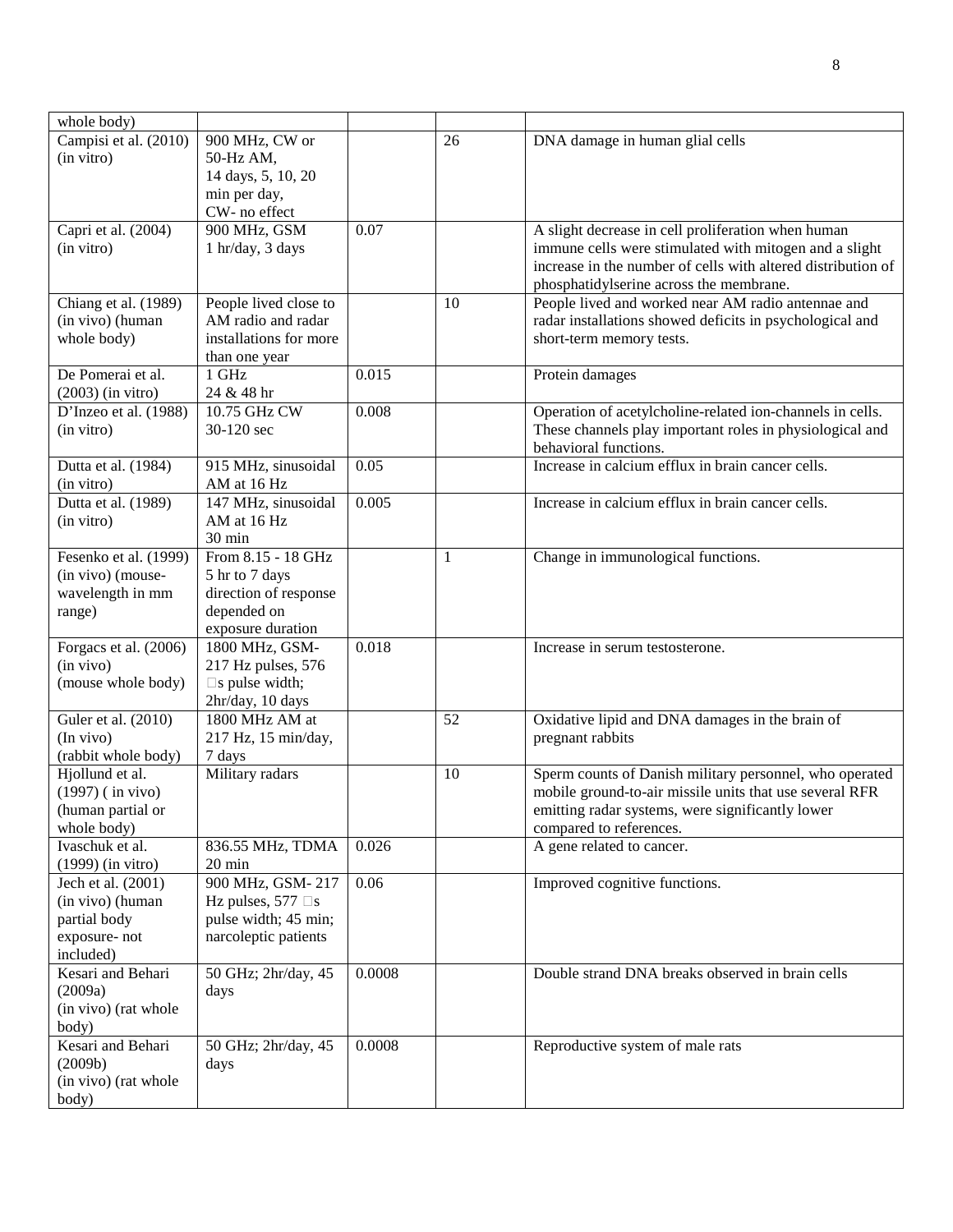| Kesari et al. (2010)    | 2450 MHz, 50-Hz                      | 0.11   |              | DNA double strand breaks in brain cells.                   |
|-------------------------|--------------------------------------|--------|--------------|------------------------------------------------------------|
| (in vivo) (rat whole    | modulation, 2 h/day,                 |        |              |                                                            |
| body)                   | 35 days                              |        |              |                                                            |
| Kwee et al. (2001)      | 960 MHz, GSM                         | 0.0021 |              | Increased stress protein in human epithelial amnion cells. |
| (in vitro)              | $20 \text{ min}$                     |        |              |                                                            |
| Lebedeva et al.         | 902.4 MHz, GSM                       |        | 60           | Brain wave activation.                                     |
| $(2000)$ (in vivo)      | $20 \text{ min}$                     |        |              |                                                            |
| (human partial body)    |                                      |        |              |                                                            |
| Lerchl et al. (2008)    |                                      | 0.08   |              |                                                            |
|                         | 383 MHz (TETRA),<br>900 and 1800 MHz |        |              | Metabolic changes.                                         |
| (in vivo) (hamster      |                                      |        |              |                                                            |
| whole body)             | (GSM)                                |        |              |                                                            |
|                         | 24 hr/day, 60 days                   |        |              |                                                            |
| Magras and Xenos        | 'Antenna park'-TV                    |        | 0.168        | Decrease in reproductive function.                         |
| (1999)                  | and FM-radio,                        |        |              |                                                            |
| (in vivo) (mouse        | Exposure over                        |        |              |                                                            |
| whole body)             | several generations                  |        |              |                                                            |
| Makova et al. (2005)    | 915 and 905 MHz,                     | 0.037  |              | Chromatin conformation in human white blood cells.         |
| (in vitro)              | <b>GSM</b>                           |        |              |                                                            |
|                         | 1 <sub>hr</sub>                      |        |              |                                                            |
| Mann et al. (1998)      | 900 MHz GSM                          |        | 20           | A transient increase in blood cortisol.                    |
| (in vivo) (human        | pulse-modulated at                   |        |              |                                                            |
| whole body)             | 217 Hz, 577 s                        |        |              |                                                            |
|                         | width, 8 hr                          |        |              |                                                            |
| Marinelli et al.        | 900 MHz CW                           | 0.0035 |              | Cell's self-defense responses triggered by DNA damage.     |
| $(2004)$ (in vitro)     | $2 - 48$ hr                          |        |              |                                                            |
| Navakatikian and        | 2450 MHz CW and                      | 0.0027 |              | Behavioral and endocrine changes, and decreases in         |
| Tomashevskaya           | 3000 MHz pulse-                      |        |              |                                                            |
| $(1994)$ (in vivo) (rat | modulated 2 s                        |        |              | blood concentrations of testosterone and insulin.          |
| whole body)             | pulses at 400 Hz                     |        |              |                                                            |
|                         | Single $(0.5-12hr)$ or               |        |              |                                                            |
|                         | repeated (15-60                      |        |              |                                                            |
|                         | days, 7-12 hr/day)                   |        |              |                                                            |
|                         | exppsure,                            |        |              |                                                            |
|                         | CW-no effect                         |        |              |                                                            |
| Nittby et al. (2007)    | 900 MHz GSM                          | 0.0006 |              | Reduced memory functions.                                  |
| (in vivo) (rat whole    | 2hr/wk, 55wk                         |        |              |                                                            |
| body)                   |                                      |        |              |                                                            |
| Novoselova et al.       | From 8.15 -18 GHz,                   |        | $\mathbf{1}$ | Functions of the immune system.                            |
| $(1999)$ (in vivo)      | 1 sec sweep time-16                  |        |              |                                                            |
| (mouse whole body-      | ms reverse,                          |        |              |                                                            |
| wavelength in mm        | 5 <sup>hr</sup>                      |        |              |                                                            |
| range)                  |                                      |        |              |                                                            |
| Novoselova et al.       | From 8.15 -18 GHz,                   |        | 1            | Decreased tumor growth rate and enhanced survival.         |
| $(2004)$ (in vivo)      | 1 sec sweep time-16                  |        |              |                                                            |
| (mouse whole body-      | ms reverse,                          |        |              |                                                            |
|                         | 1.5 hr/day, 30 days                  |        |              |                                                            |
| wavelength in mm        |                                      |        |              |                                                            |
| range)                  |                                      |        |              |                                                            |
| Pavicic et al. (2008)   | 864 and 935 MHz,                     | 0.08   |              | Growth affected in Chinese hamster V79 cells.              |
| (in vitro)              | CW, 1-3 hrs                          |        |              |                                                            |
| Panagopoulos et al.     | GSM 900 and 1800                     |        | $1 - 10$     | Reproductive capacity and induced cell death.              |
| $(2010)$ (in vivo) (fly | 6 min/day, 5 days                    |        |              |                                                            |
| whole body)             |                                      |        |              |                                                            |
| Panagopoulos and        | GSM 900 and 1800                     |        | 10           | 'Window' effect of GSM radiation on reproductive           |
| Margaritis (2010a)      | 6 min/day, 5 days                    |        |              | capacity and cell death.                                   |
| (in vivo) (fly whole    |                                      |        |              |                                                            |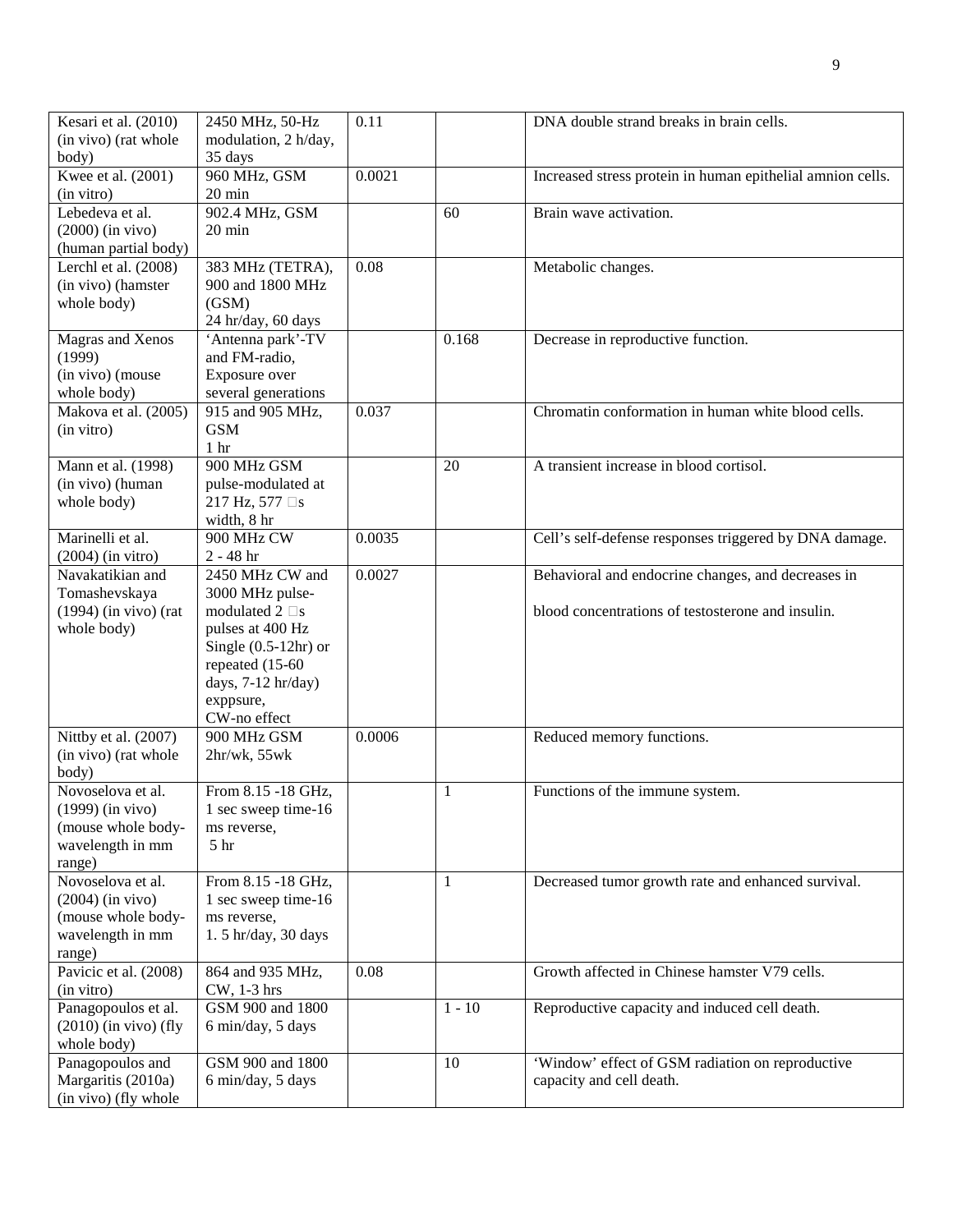| body)                   |                                        |         |                |                                                          |
|-------------------------|----------------------------------------|---------|----------------|----------------------------------------------------------|
| Panagopoulos and        | GSM 900 and 1800                       |         | 10             | Reproductive capacity of the fly decreased linearly with |
| Margaritis (2010b)      | $1 - 21$ min/day, 5                    |         |                | increased duration of exposure.                          |
| (in vivo) (fly whole    | days                                   |         |                |                                                          |
| body)                   |                                        |         |                |                                                          |
| Pérez-Castejón et al.   | 9.6 GHz, 90% AM,                       | 0.0004  |                | Increased proliferation rate in human astrocytoma cancer |
| $(2009)$ (in vitro)     | 24 hrs                                 |         |                | cells.                                                   |
| Perssson et al.         | 915 MHz-CW and                         | 0.0004  |                | Increase in permeability of the blood-brain barrier.     |
| $(1997)$ (in vivo)      | pulse-modulated                        |         |                |                                                          |
| (mouse whole body)      | $(217-Hz, 0.57$ ms;                    |         |                |                                                          |
|                         | 50-Hz, 6.6 ms) 2-                      |         |                |                                                          |
|                         | 960 min;                               |         |                |                                                          |
|                         | CW more potent                         |         |                |                                                          |
| Phillips et al. (1998)  | 813.5625 MHz                           | 0.0024  |                | DNA damage in human leukemia cells.                      |
| (in vitro)              | (iDEN); 836.55                         |         |                |                                                          |
|                         | MHz (TDMA)                             |         |                |                                                          |
|                         | 2 hr and 21 hr                         |         |                |                                                          |
| Polonga-Moraru et       | 2.45 GHz                               |         | 15             | Change in membrane of cells in the retina.               |
| al. (2002) (in vitro)   | 1 <sub>hr</sub>                        |         |                |                                                          |
| Pyrpasopoulou et al.    | 9.4 GHz GSM                            | 0.0005  |                | Exposure during early gestation affected kidney          |
| $(2004)$ (in vivo) (rat | $(50 \text{ Hz pulses}, 20 \text{ s})$ |         |                | development.                                             |
| whole body)             | pulse length) 1-7                      |         |                |                                                          |
|                         | days postcoitum                        |         |                |                                                          |
| Roux et al. (2008a)     | 900 MHz                                |         | 7              | Gene expression and energy metabolism.                   |
| (in vivo) (tomato       |                                        |         |                |                                                          |
| whole body)             |                                        |         |                |                                                          |
| Roux et al. (2008b)     | 900 MHz                                |         | $\overline{7}$ | Energy metabolism.                                       |
| (in vivo) (plant        |                                        |         |                |                                                          |
| whole body)             |                                        |         |                |                                                          |
| Salford et al. (2003)   | 915 MHz GSM                            | 0.02    |                | Nerve cell damage in brain.                              |
| (in vivo) (rat whole    | 2 <sub>hr</sub>                        |         |                |                                                          |
| body)                   |                                        |         |                |                                                          |
| Sarimov et al.          | 895-915 MHz GSM                        | 0.0054  |                | Human lymphocyte chromatin affected similar to stress    |
| $(2004)$ (in vitro)     | 30 min                                 |         |                | response.                                                |
| Schwartz et al.         | 240 MHz-CW and                         | 0.00015 |                | Calcium movement in the heart.                           |
| $(1990)$ (in vitro)     | sinusoidal                             |         |                |                                                          |
|                         | modulation at 0.5                      |         |                |                                                          |
|                         | and 16 Hz,                             |         |                |                                                          |
|                         | 30 min,                                |         |                |                                                          |
|                         | effect only observed                   |         |                |                                                          |
| Schwarz et al.          | at 16-Hz modulation<br>1950 MHz UMTS   | 0.05    |                | Genes in human fibroblasts.                              |
| $(2008)$ (in vitro)     | 24 hr                                  |         |                |                                                          |
| Somosy et al. (1991)    | 2.45 GHz, CW and                       | 0.024   |                | Molecular and structural changes in cells of mouse       |
| (in vitro)              | 16 Hz square-                          |         |                | embryos.                                                 |
|                         | modulation,                            |         |                |                                                          |
|                         | modulated field                        |         |                |                                                          |
|                         | more potent than                       |         |                |                                                          |
|                         | CW                                     |         |                |                                                          |
| Stagg et al. (1997)     | 836.55 MHz TDMA                        | 0.0059  |                | Glioma cells showed significant increases in thymidine   |
| (in vitro)              | duty cycle 33%                         |         |                | incorporation, which may be an indication of an increase |
|                         | 24 hr                                  |         |                | in cell division.                                        |
| Stankiewicz et al.      | 900 MHz GSM 217                        | 0.024   |                | Immune activities of human white blood cells.            |
| $(2006)$ (in vitro)     | Hz pulses-.577 ms                      |         |                |                                                          |
|                         | width                                  |         |                |                                                          |
|                         |                                        |         |                |                                                          |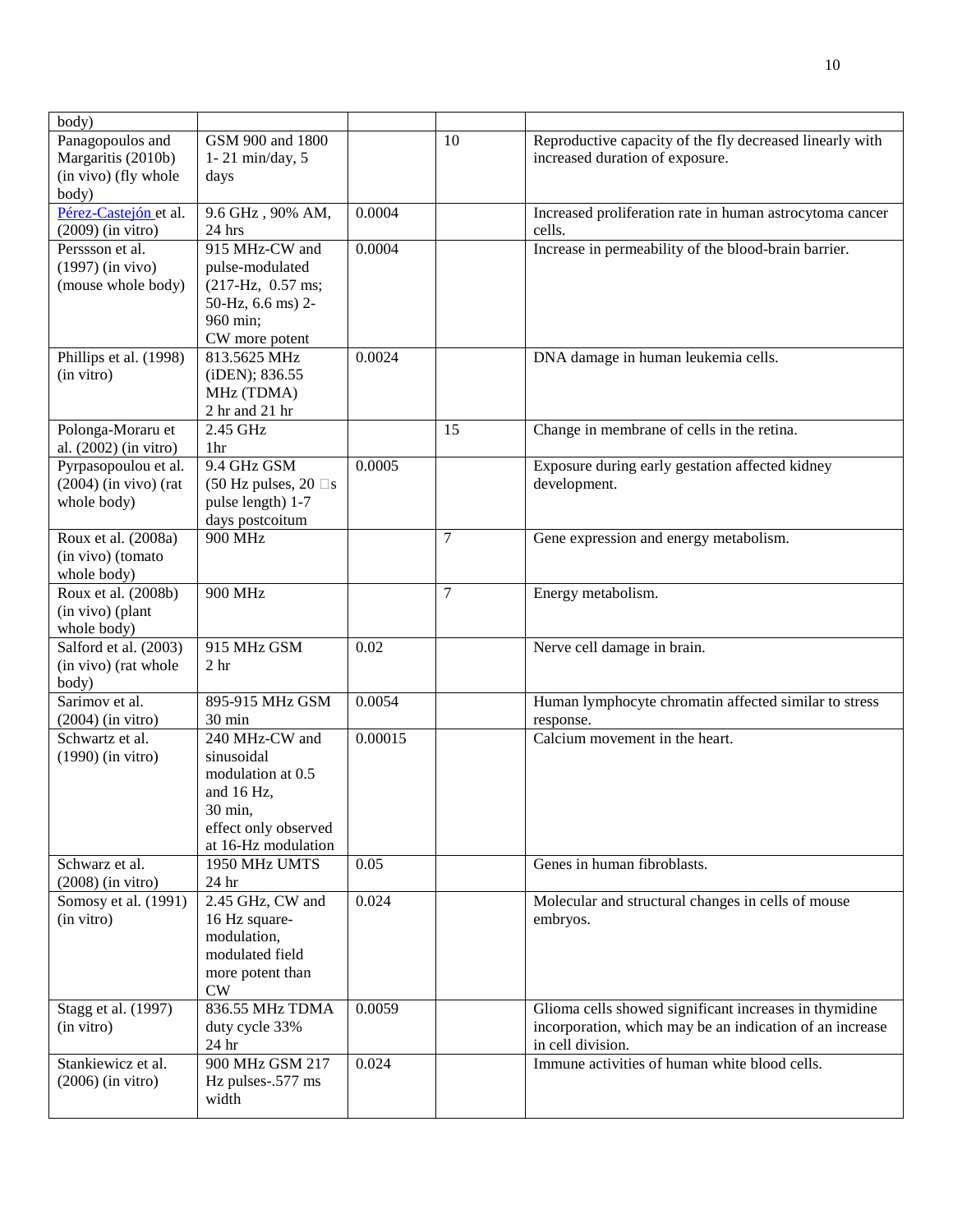|                          | $15 \text{ min}$      |          |                |                                                       |
|--------------------------|-----------------------|----------|----------------|-------------------------------------------------------|
| Tattersall et al.        | 700 MHz CW, 5-15      | 0.0016   |                | Function of the hippocampus.                          |
| $(2001)$ (in vitro)      | min                   |          |                |                                                       |
| Velizarov et al.         | 960 MHz GSM           | 0.000021 |                | Decrease in proliferation of human epithelial amnion  |
| $(1999)$ (in vitro)      | 217 Hz square-pulse,  |          |                | cells.                                                |
|                          | duty cycle 12%        |          |                |                                                       |
|                          | 30 min                |          |                |                                                       |
| Veyret et al. (1991)     | 9.4 GHz 1<br>s pulses | 0.015    |                | Functions of the immune system.                       |
| (in vivo) (mouse         | at 1000 pps, also     |          |                |                                                       |
| whole body)              | with or without       |          |                |                                                       |
|                          | sinusoidal AM         |          |                |                                                       |
|                          | between 14 and 41     |          |                |                                                       |
|                          | MHz, response only    |          |                |                                                       |
|                          | with AM               |          |                |                                                       |
|                          | modulation,           |          |                |                                                       |
|                          | direction of response |          |                |                                                       |
|                          | depended on AM        |          |                |                                                       |
|                          | frequency             |          |                |                                                       |
| Vian et al. $(2006)$ (in | 900 MHz               |          | $\overline{7}$ | Stress gene expression.                               |
| vivo) plant              |                       |          |                |                                                       |
| Wolke et al. (1996)      | 900, 1300, 1800       | 0.001    |                | Calcium concentration in heart muscle cells of guinea |
| (in vitro)               | MHz, square-wave      |          |                | pig.                                                  |
|                          | modulated at 217      |          |                |                                                       |
|                          | $Hz$ :                |          |                |                                                       |
|                          | Also 900 MHz with     |          |                |                                                       |
|                          | CW, 16 Hz, 50 Hz      |          |                |                                                       |
|                          | and 30 KHz            |          |                |                                                       |
|                          | modulations           |          |                |                                                       |
| Yurekli et al. (2006)    | 945 MHz GSM, 217      | 0.0113   |                | Free radical chemistry.                               |
| (in vivo) (rat whole     | Hz pulse-modulation   |          |                |                                                       |
| body)                    | 7 hr/day, 8 days      |          |                |                                                       |

 Such studies demonstrate that low-level RF affects every aspect of biological function. This is a body of work that we ignore at our own peril, especially with the deployment of smart/grid/metering into every home and business.

 Alarms are sounding. David O. Carpenter, MD, MPH, founder of the University of Albany (NY) School of Public Health and director of the Institute for Health and the Environment at the State University of New York at Albany, School of Public Health, drafted an open letter signed by more than 54 scientists and medical professionals called "Smart Meters: Correcting the Gross Misinformation." <sup>9</sup> The letter was recently updated and signed by many additional scientists and medical professionals from five continents. In the U.S., co-signers include researchers at Columbia University, Michigan State University, the University of California at Berkeley, the University of Colorado, the University of Pittsburgh, and the University of Washington.

<sup>&</sup>lt;sup>9</sup> Smart Meters: Correcting the Gross Misinformation The open letter, a list of the 54 experts who signed it and their affiliations, and links to supplementary resources are available at: http://maisonsaine.ca/smart-meters-correcting-the-gross-m.

Source: Joel M. Moskowitz, Ph.D.. Director, Center for Family and Community Health, School of Public Health, University of California, Berkeley.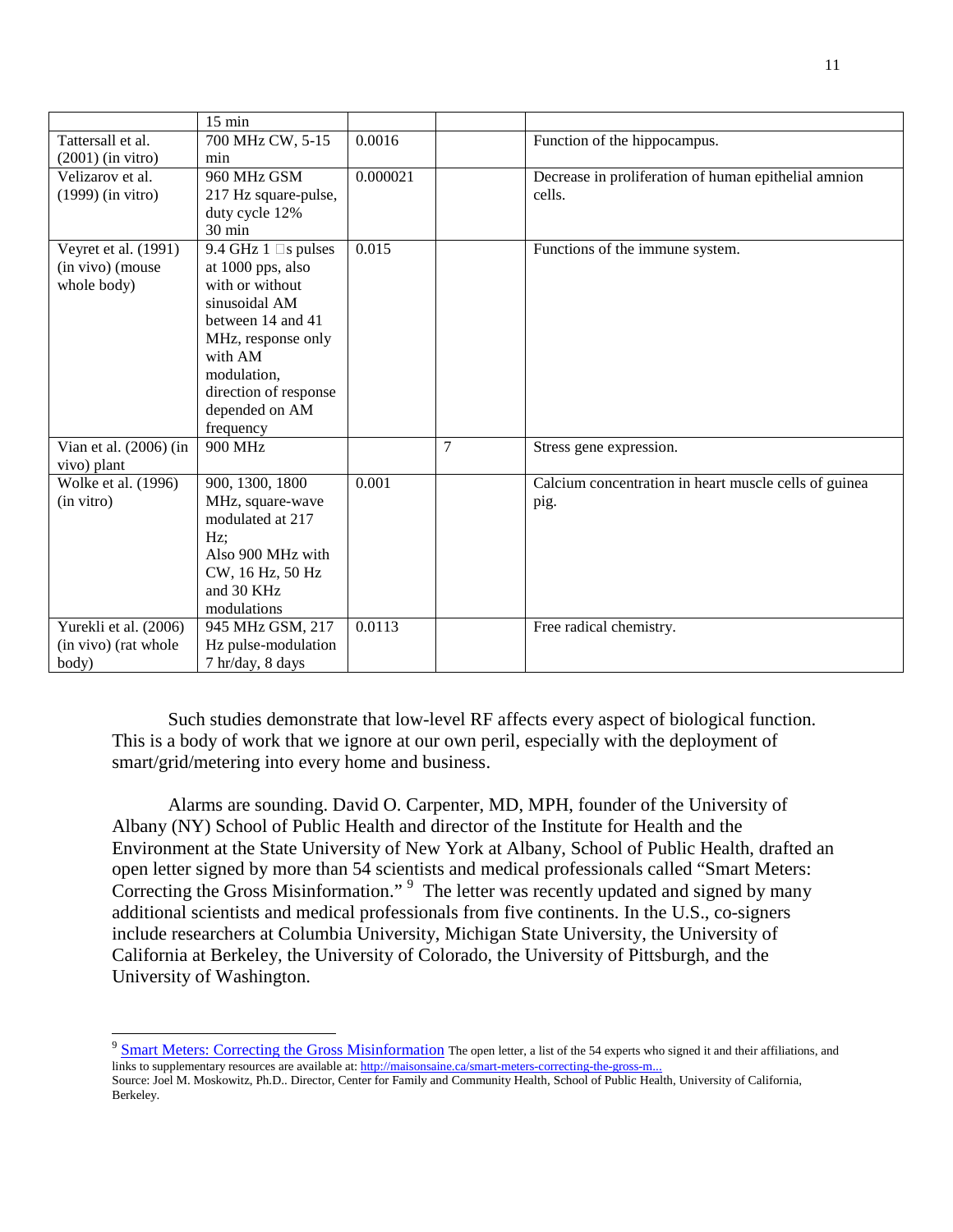Joel M. Moskowitz, Ph.D., Director, Center for Family and Community Health, School of Public Health, University of California, Berkeley, noted that "…Fifty-four experts on the health effects of electromagnetic fields (EMFs) have called for use of common sense and the development and implementation of best practices in using these technologies in order to reduce exposure and risk of health hazards. These scientists and medical professionals who come from twenty countries have published hundreds of peer-reviewed studies on the health effects of EMFs."

Points from Dr. Carpenter's letter include:

• "The mass deployment of smart grids could expose large chunks of the general population to alarming risk scenarios without their consent."

• "Many scientists and medical experts urgently recommend that measures following the Precautionary Principle be applied immediately — such as using wired meters — to reduce biologically inappropriate microwave exposure. We are not advocating the abolishment of RF technologies, only the use of common sense and the development and implementation of best practices in using these technologies in order to reduce exposure and risk of health hazards."

• "The International Agency for Research on Cancer (IARC) classified radiofrequency radiation as a 2B, possible human carcinogen."

• "Children are especially at risk."

• "While the specific pathways to cancer are not fully understood, it is scientifically unacceptable to deny the weight of the evidence regarding the increase in cancer cases in humans that are exposed to high levels of RF/microwave radiation"

• "More than 1,000 studies done on low intensity, high frequency, non-ionizing radiation, going back at least fifty years, show that some biological mechanisms of effect do not involve heat. This radiation sends signals to living tissue that stimulate biochemical changes, which can generate various symptoms and may lead to diseases such as cancer."

• "This energy can cause DNA damage indirectly leading to cancer by a combination of biological effects. Recent publications have documented the generation of free radicals, increased permeability of the blood brain barrier allowing potentially toxic chemicals to enter the brain, induction of genes, as well as altered electrical and metabolic activity in human brains upon application of cell phone RF/microwaves similar to those produced by smart meters."

• "High frequency EMFs such as the microwaves used in cell phones, smart meters, Wi-Fi and cordless ˜DECT" phones, appear to be the most damaging when used commonly."

• "Authorities are worried about the growing number of citizens who say they have developed electrohypersensitivity (EHS), especially since for many of them, the symptoms developed after the installation of such meters."

• "Adverse neurological effects have been reported in people who sustain close proximity to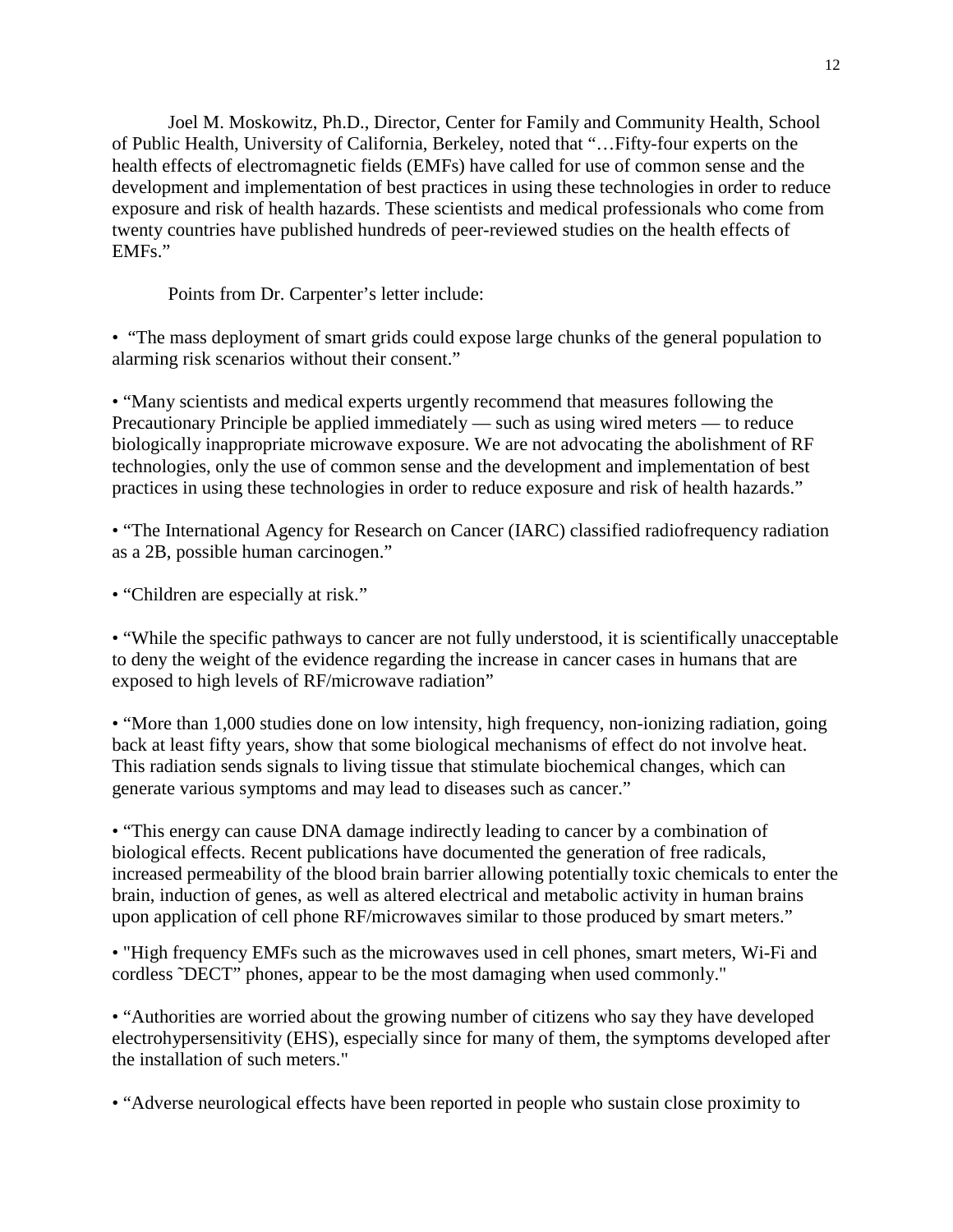wireless meters, especially under 10 feet."

-

• "Wireless smart meters typically produce atypical, relatively potent and very short pulsed RF/microwaves whose biological effects have never been fully tested. They emit these millisecond-long RF bursts on average 9,600 times a day with a maximum of 190,000 daily transmissions and a peak level emission two and a half times higher than the stated safety signal."

• "People in proximity to a smart meter are at risk of significantly greater aggregate of RF/microwave exposure than with a cell phone, not to mention the cumulative exposure received by people living near multiple meters mounted together, pole-mounted routers or utility collector meters using a third antenna to relay RF signals from 500 to 5,000 homes.''

• "RF levels from various scenarios depicting normal smart meter installation and operation may violate even the out-of-date US public safety standards which only consider acute thermal effects."

• "Caution is warranted because the growing variety of RF/microwave emissions produced by many wireless devices such as smart meters have never been tested for their potential biological effects."

 In addition to Dr. Carpenter's open letter, the American Academy of Environmental Medicine recently issued a report entitled "Electromagnetic and Radiofrequency Fields Effect on Human Health"<sup>10</sup> which calls for, among other things:

• An immediate caution on Smart Meter installation due to potentially harmful RF exposure.

• Accommodation for health considerations regarding EMF and RF exposure, including exposure to wireless Smart Meter technology.

• Independent studies to further understand the health effects from EMF and RF exposure.

• Recognition that electromagnetic hypersensitivity is a growing problem worldwide.

• Understanding and control of this electrical environmental bombardment for the protection of society.

• Consideration and independent research regarding the quantum effects of EMF and RF on human health.

• Use of safer technology, including for Smart Meters, such as hard-wiring, fiber optics or other non-harmful methods of data transmission.

 Symptoms increasingly reported in the population, sometimes with sudden onset after smart meters have been installed include: heart arrhythmias, headaches, sleeplessness, dizziness, concentration problems ('brain fog'), memory loss, skin rashes, lowered libido, fatigue, malaise, miscarriages, immune system effects with more frequent colds/flu and fertility problems.<sup>11</sup>

<sup>&</sup>lt;sup>10</sup> "Electromagnetic and Radiofrequency Fields Effect on Human Health," American Academy of Environmental Medicine, submitted by Amy L. Dean, DO, William J. Rea, MD, Cyril W. Smith, PhD, Alvis L. Barrier, MD  $11$  Ibid.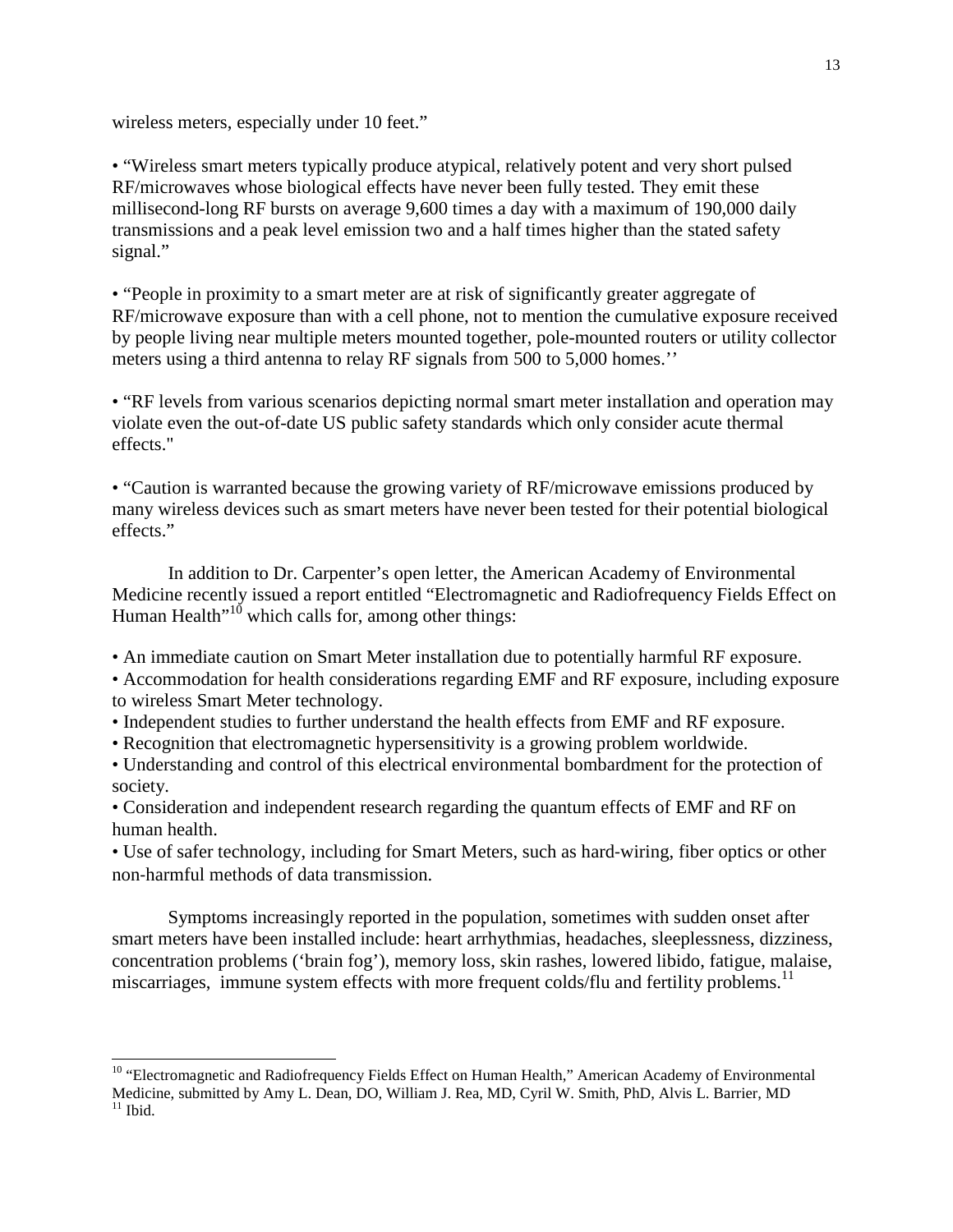This is just a fraction of what is currently available regarding concerns in professional circles and calls for reform and caution. The European Union's Environment Committee has called for caution, as has the European Parliament.<sup>12</sup> Germany, France, Italy, Switzerland, Sweden, Austria, the UK, Spain, Israel, India, Japan, Australia, New Zealand, and other countries have in varying degrees also called for precaution when it comes to RF exposures. Many professional groups throughout Europe have called for more stringent controls.<sup>13</sup> The U.S. lags far behind in research, regulatory update, and recommendations to protect the public. Industry is given way too much benefit of the doubt at the expense of public health.

 Of special concern are people with implanted medical devices like deep-brain stimulators for Parkinson's, pain pumps, ventilators, some pacemakers, insulin pumps, and in-home hospital equipment. The radiofrequency interference (RFI) inherent to smart grid/metering can cause such equipment to go haywire, or even stop altogether. RFI from ambient exposures has caused wheelchairs to behave erratically and surgical beds have jump.

 What's clear from the above information is that there is legitimate reason for concern from renowned researchers and organizations from all over the world. The DPU's Straw Proposal mentions none of this. Massachusetts should not commence in the direction of smart grid/metering in light of this. To do so not only endangers the public health, it also puts the state in line for litigation. Vermont ordered its Department of Health to review the science literature before smart meters could be installed and the Superior Court in Maine has ruled that the public utilities there must investigate health issues before their buildout can continue.

#### **5. European Systems: Powerline Carrier Technology (PLC), 'Dirty Electricity,'**

 Of interest is the fact that most of the 'smart' systems throughout Europe are built on Powerline Carrier Technology (PLC) which does not have the same wireless component that U.S. and Canadian systems have.<sup>14</sup> PLC modulates a signal on existing powerlines to record energy use. Some systems are 2-way not unlike broadband-over-powerline systems (BPL) in the US which puts significant RF on powerlines used for Internet communications. Unfortunately BPL is also an unsafe system, with people measuring RF coming right through their light and electrical sockets. While there are simple PLC systems that are not 2-way – a few such systems exist in rural Vermont – anything that modulates in a 2-way capacity puts significant harmonics on the lines that can affect people adversely and are not recommended as a substitute for smart grid/metering as currently designed. The safest systems are fiberoptic.<sup>15</sup>

1

<sup>&</sup>lt;sup>12</sup> EUROPEAN PARLIAMENT EMF RESOLUTION, APRIL 2, 2009

http://www.europarl.europa.eu/sides/getDoc.do?pubRef=-//EP//TEXT+TA+P6-TA-2009-0216+0+DOC+XML+V0//EN

<sup>&</sup>lt;sup>13</sup> There are many resolutions and reports issued by professional organizations throughout Europe. One example is The Frieberger Appeal, 10/9/2002 Interdisciplinary Association for Environmental Medicine Tel. 07761 913490, FAX 913491, e-mail: igumed@gmx.de

<sup>&</sup>lt;sup>14</sup> Many smart meter networks in Europe are based on PLC. There is a white paper on this technology by one of the leading smart meter companies (Landis+Gyr):http://www.landisgyr.eu/files/pdf1/LG\_White\_Paper\_PLC.pdf

<sup>&</sup>lt;sup>15</sup>Katarina Gustavs www.buildingbiology.ca wrote in an email: "These PLC systems are certainly two-way and have all the monitoring and executing capabilities as an RF mesh network. In the US, Boulder, Colorado, (4.5 and 21 MHz http://www.bouldercolorado.gov/files/City%20Council/Study%20Sessions/2008/10-28-08/xcel-6-health-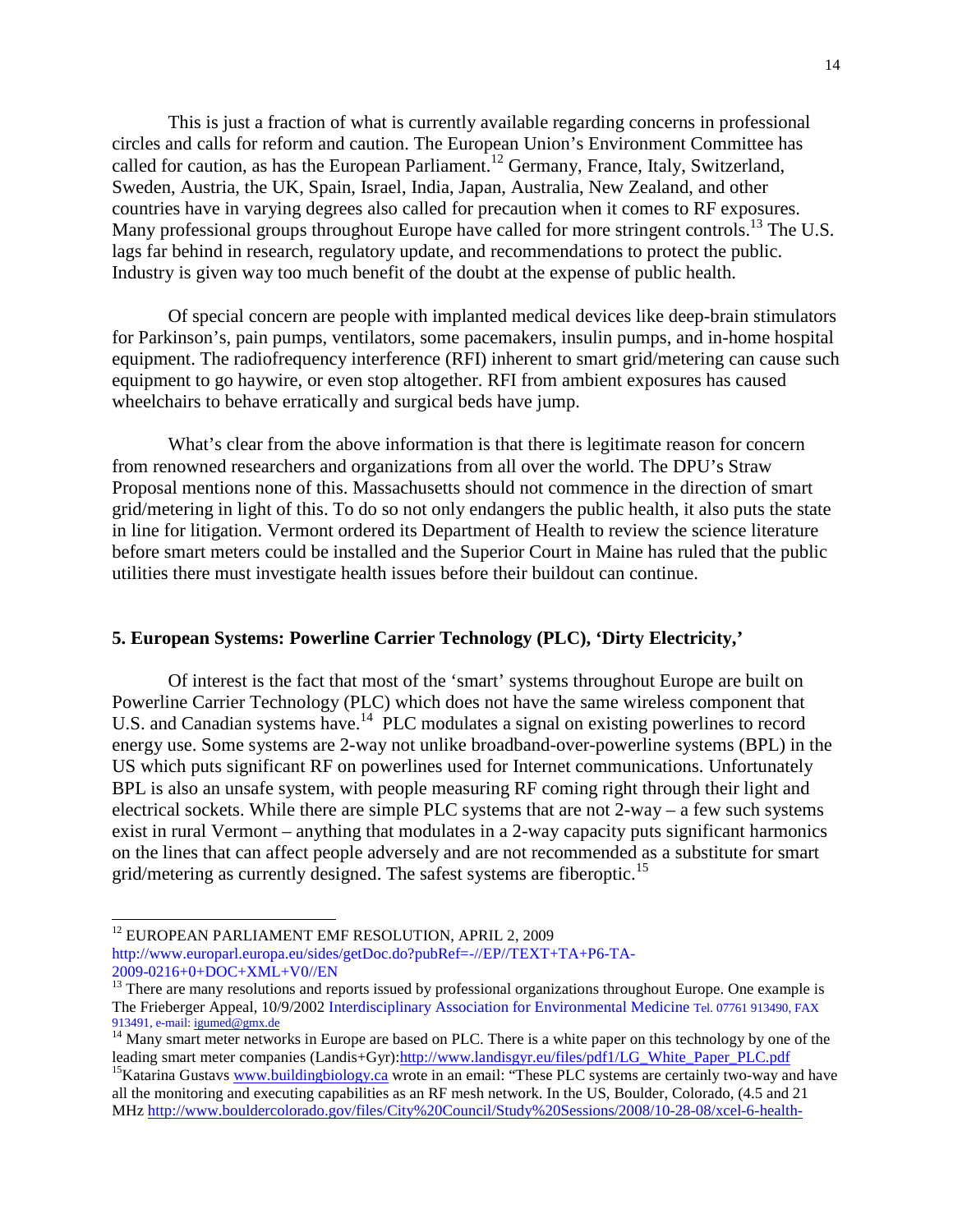High frequency harmonics on powerlines is colloquially called 'dirty electricity' by the industry. Research by Magda Havas, Ph.D.,<sup>16</sup> of Trent University in Canada, and U.S. epidemiologist Samuel Milham, M.D.,<sup>17</sup> former director of the State Department of Health, Washington, links dirty electricity with diabetes, malignant melanoma, and cancers of the breast, thyroid, uterus and lung. BPL is 100% dirty electricity – that's how it functions. And PLC has the same ambient exposure potential unless it is a tightly structured, non-2-way communication system.

#### **6. Privacy and Liability: Smart Meters as Surveillance Systems**

1

Privacy is of enormous concern with smart grid/metering and constitutional issues are on the table. This alone is reason to halt the deployment until such time as questions are settled. Smart grid/metering provides for the first time near-real-time energy use, including specific information on when people are home, how many people live in a home, what appliances one owns, how appliances are used, whether one owns a security system or high-end consumer products like plasma TVs and whether they use certain types of medical equipment, for instance. Critics say there is far too much "granularity" in smart metering that opens us up to everything from insurance companies changing personal homeowner's and medical policies, unconstitutional police searches and seizures, and home invasions/burglaries.

 The simple truth is that a lot can be known about a person through their energy consumption habits. Smart meters offer significantly more detailed information about an individual's energy usage than analog or first generation AMR meters. In addition, there are no controls in place to guarantee what a utility does with such personal information regarding sale to third parties seeking, for instance, to sell you new appliances; police seeking information; or the government tracking of individuals. The legal ramifications are legion.

saftey\_of\_bpl.pdf) runs such a system. In Canada, Fortis Alberta started with PLC (900-108 Hz https://camrosecounty.civicweb.net/Documents/DocumentDisplay.aspx?ID=1338) and now adds an RF mesh network. In Europe, these systems gather data by the second. Though PLC does not emit microwave radiation, it does emit electromagnetic fields in the frequency range a given PLC network is operating at, anywhere from a few hundred hertz to a few ten megahertz. This radiation is emitted from ALL wiring in the house, not just the electric meter. At the EI Wellspring Web site provided by Libby Kelly www.eiwellspring.org:

http://www.eiwellspring.org/plc/PLC\_antenna\_effect.htm., one can find lots of information on the emission and interference issues associated with PLC or BPL. A report from Sweden

http://www.eiwellspring.org/tech/FilteringNewSmartMeters.pdf explains the challenges when someone tries to filter out the respective frequencies. In some locations in Germany, you can simply call your utility provider and ask for a filter to be put in at the meter… [This should be standard procedure.] Fiber-optic networks have the least amount of emissions. However, the "last mile" of such systems (the last connection to the consumer) is often wireless like in Chattanooga https://www.epb.net/power/home/products/smart-meters. Be aware that these low MHz signals (1-30 MHz) are not only used by utility providers but also by some phone and Internet provider companies. In British Columbia, for example, the traditional phone company Telus, which owns the copper wiring, offers high-speed Internet in the MHz range across its phone wiring. The traditional cable TV company Shaw, which owns the coaxial cable, offers digital phone in the MHz range also across the phone wiring in a house. These services are best avoided if the wiring is not all shielded."

<sup>16</sup> *Electromagnetic Hypersensitivity: Biological Effects of Dirty Electricity with Emphasis on Diabetes and Multiple Sclerosis,* Magda Havas, *Electromagnetic Biology and Medicine*, 25: 259–268, 2006 <sup>17</sup> *Dirty Electricity, Electrification and the Diseases of Civilization, Sam Milham, MD, MPH, iUniverse, 2010*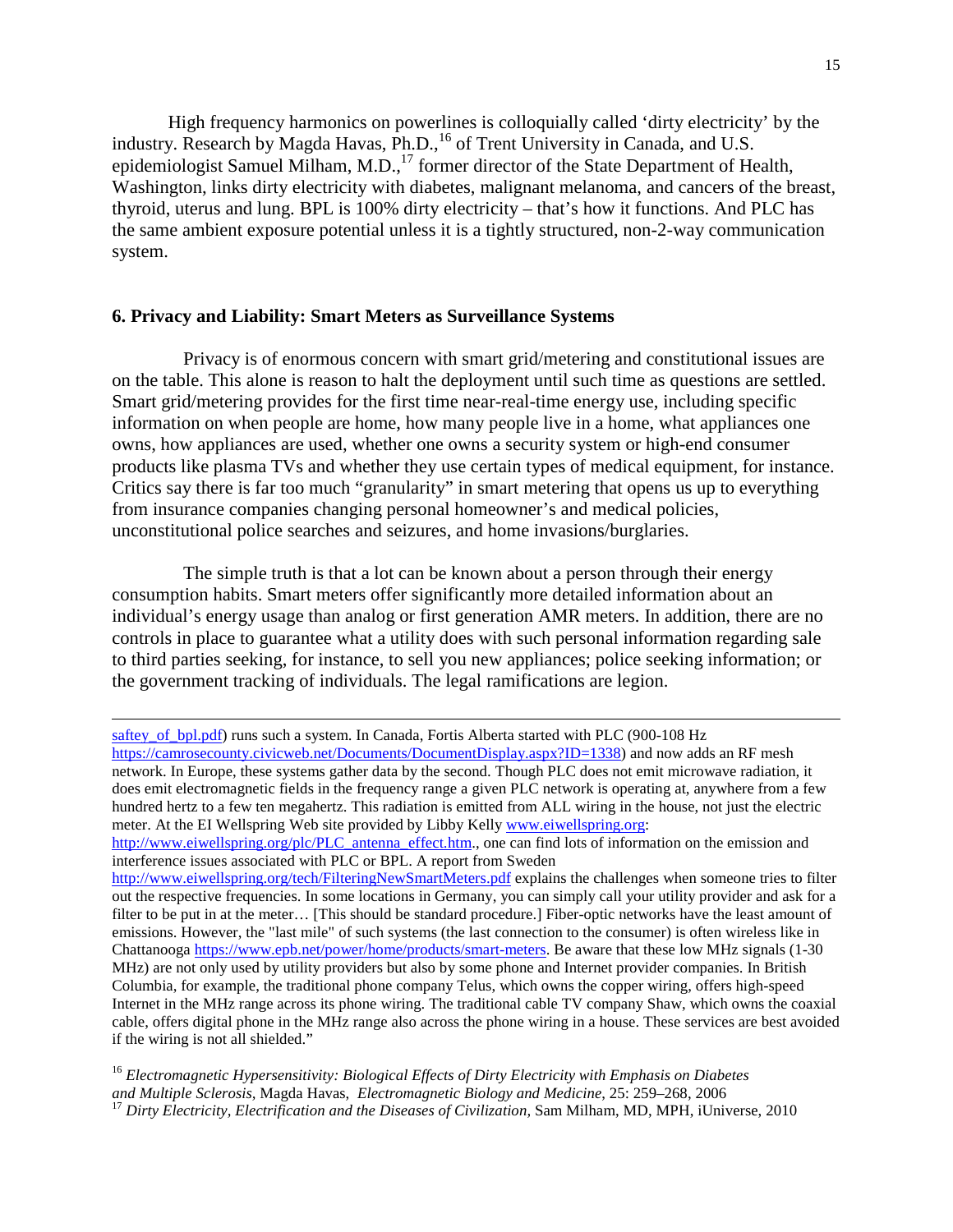Smart meters are fundamentally surveillance systems. Even former CIA Director David Petraus, in an article in Wired magazine<sup>18</sup> entitled *CIA Chief: We'll Spy on You Through Your Dishwasher,* mused about the emergence of an "Internet of Things" saying "Transformational' is an overused word, but I do believe it properly applies to these technologies… particularly to their effect on clandestine tradecraft."

According to a 2012 Congressional Research Service report,  $^{19}$  there are potential violations of the Fourth Amendment as well as violations of several federal statues including: The Electronic Communications Privacy Act (ECPA), The Stored Communications Act (SCA), The Computer Fraud and Abuse Act (CFAA), the Federal Trade Commission Act (FTC Act), and the Federal Privacy Act of 1974 (FPA) among other problems.

 The authors say: "Installation of smart meters and communications technologies that accompany them may have unforeseen legal consequences for those who generate, seek, or use the data recorded by the meters. These consequences may arise under existing federal laws or constitutional provisions governing privacy of electronic communications, data retention, computer misuse, foreign surveillance and consumer protection."

 They add that consumer data moving through a smart grid is stored in many locations both within the grid and in the physical world. "Thus, because it is widely dispersed, it becomes more vulnerable to interception by unauthorized parties and to accidental breach."

 Others legal scholars note that with smart meters, police will have access to data that might be used to track residents' daily lives and routines while in their homes, including their eating, sleeping, and showering habits, what appliances they use and when, and whether they prefer the television to the treadmill, among a host of other details.<sup>20</sup> They say that insurance companies will be able to tell the couch potatoes from more active customers or if someone regularly comes home after the bars close.

 This is all in violation of the Fourth Amendment in the U.S. Constitution for a reasonable expectation of privacy. Smart metering is rife for legal challenge. Indeed suits are already in the courts. $21$ 

 Then there is the issue of whether we actually want utilities controlling how and when our appliances work. Wireless technology is notoriously "buggy." The possibility of errant RF signals from other sources turning off a furnace in the dead of winter when no one is home, or turning on an oven, or blasting an air conditioner with an infirm person at home incapable of turning it off are not out of the realm of possibilities. The issue of liability looms over who

<sup>&</sup>lt;sup>18</sup> CIA Chief: We'll Spy on You Through Your Dishwasher, Spencer Ackerman, WIRED, Danger Room, What's Next in National Security, March 15, 2012.

<sup>19</sup> *Smart Meter Data: Privacy and Cybersecurity*, Brandon J. Murrill, Edward C. Liu, and Richard M. Thompson II, Congressional Research Service, 7-5700, www.crs.gov R422338.

<sup>20</sup> Jack I. Lerner and Deirdre K. Mulligan, *Taking the "Long View" on the Fourth Amendment: Stored Records and the Sanctity of the Home,* 2008 Stan. L Rev. 3, (2008).

 $21$  For a list of current smart grid/metering lawsuits with links to court documents, see the EMF Safety Network website at http://www.smartmeterlawsuits.blogspot.com/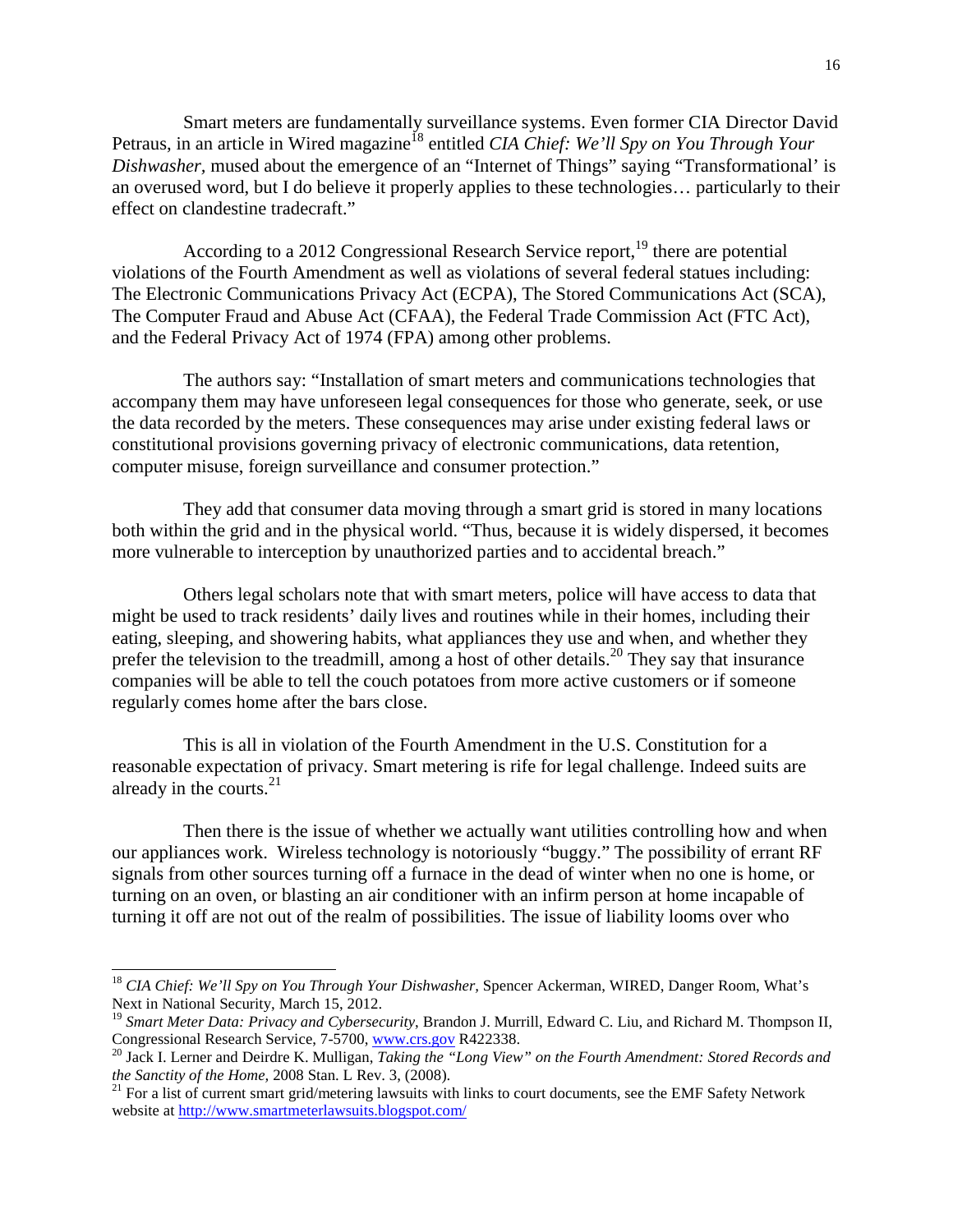would be responsible if someone's house burns down or when pipes freeze. Lawsuits are in the courts for those issues, too.

# **7. CyberSecurity:**

1

 The smart grid/metering creates security vulnerabilities that never existed with the old hardened utility grid in large part due to new IT connectivity. The problems are inherent to its very wireless design in a way that encryption alone can never fix. The smart grid as currently designed cannot be made safe from cyberattack, according to many experts, and it is more vulnerable to solar storms than the older utility grid. We are, in fact, making the national utility grid *less* stable in going 'smart' due to multiple factors.

According to a 2012 U.S. Government Accountability Office report,<sup>22</sup> the GAO found the smart grid's reliance on IT systems and networks exposes the electric grid to potential and known cybersecurity vulnerabilities, which could be exploited by attackers. Among other things, they found:

- A lack of coordinated approach to monitor industry compliance with voluntary standards. The Federal Energy Regulatory Commission (FERC) has not coordinated with utilities to determine if the voluntary approach is even effective.
- There is a lack of security features built into smart grid devices. A panel of experts convened by the GAO found that smart meters had not been designed with a strong security architecture and lacked important security features. Without securely designed systems, utilities are at risk for attacks occurring undetected.
- There is a lack of effective information-sharing within the electric utility industry without which utilities cannot protect their infrastructure assets from attack.
- There is a lack of metrics for even evaluating cybersecurity within the industry. Until such metrics are developed, utilities may not invest in security in a cost-effective manner or make informed decisions about cybersecurity investments.

 The report notes that the smart grid is vulnerable to a variety of attacks. They say: "Threats to systems supporting critical infrastructure—which includes the electricity industry and its transmission and distribution systems—are evolving and growing. In February 2011, the Director of National Intelligence testified that, in the past year, there had been a dramatic increase in malicious cyber activity targeting U.S. computers and networks, including a more than tripling of the volume of malicious software since 2009. Different types of cyber threats from numerous sources may adversely affect computers, software, networks, organizations, entire industries, or the Internet. Cyber threats can be unintentional or intentional. Unintentional threats can be caused by software upgrades or maintenance procedures that inadvertently disrupt systems. Intentional threats include both targeted and untargeted attacks from a variety of sources, including criminal groups, hackers, disgruntled employees, foreign nations engaged in

<sup>&</sup>lt;sup>22</sup> Cybersecurity – Challenges in Securing the Modernized Electricity Grid, Testimony before the Subcommittee on Oversight and Investigations, Committee on Energy and Commerce, House of Representatives, Statement by Gregory C. Wilshusen, Director, Information Security Issues, and David C. Trimble, Director, Natural Resources and Environment, GAO-12-507T, February 28, 2012.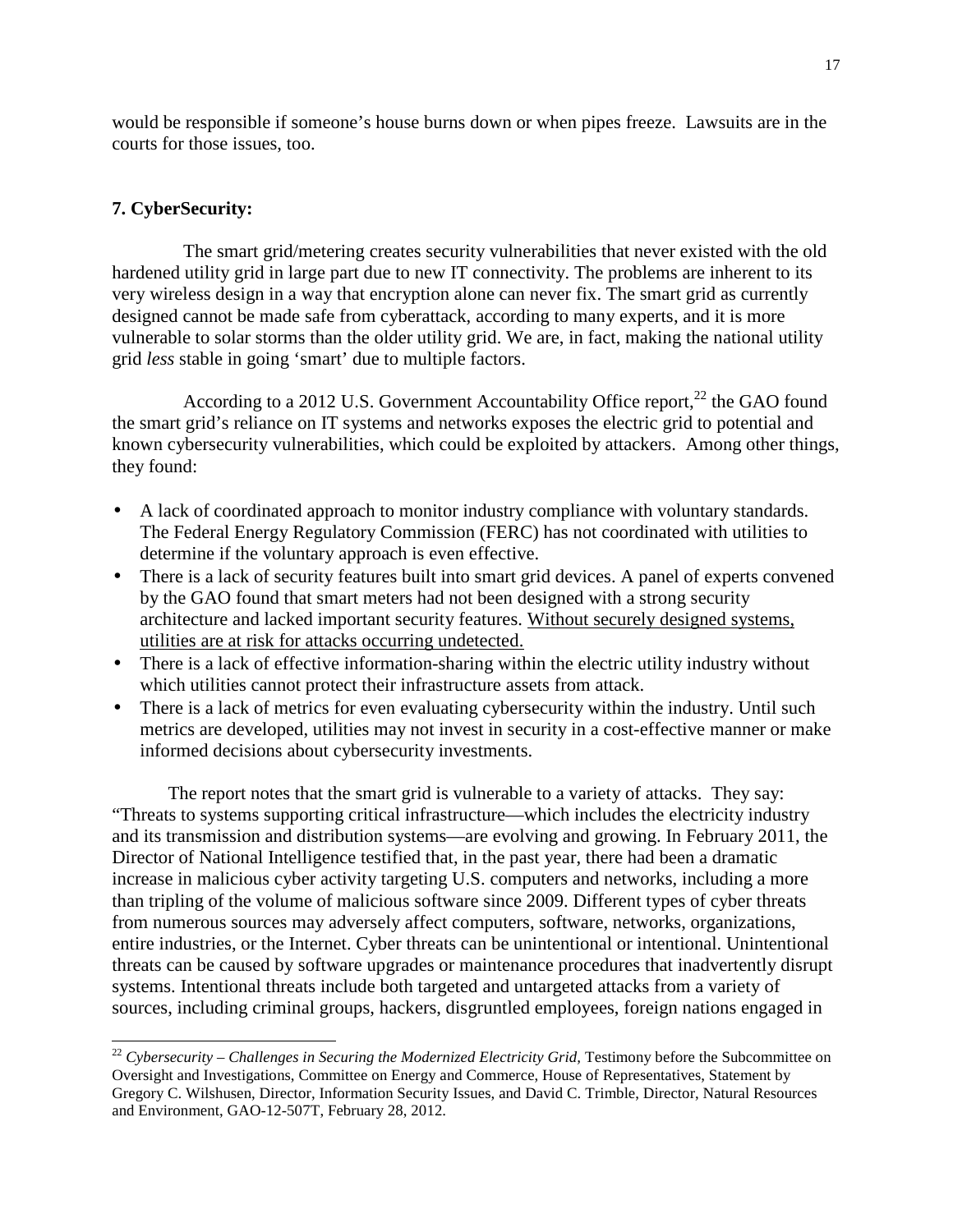espionage and information warfare, and terrorists. Moreover, these groups have a wide array of cyber exploits at their disposal…"

 The report adds that: "While presenting significant potential benefits, the smart grid vision and its increased reliance on IT systems and networks also expose the electric grid to potential and known cybersecurity vulnerabilities, which could be exploited by a wide array of cyber threats. This creates an increased risk to the smooth and reliable operation of the grid. As we and others have reported these vulnerabilities include:

• an increased number of entry points and paths that can be exploited by potential adversaries and other unauthorized users;

• the introduction of new, unknown vulnerabilities due to an increased use of new system and network technologies;

• wider access to systems and networks due to increased connectivity; and

• an increased amount of customer information being collected and transmitted, providing incentives for adversaries to attack these systems and potentially putting private information at risk of unauthorized disclosure and use.

 The report continues: "We and others have also reported that smart grid and related systems have known cyber vulnerabilities. For example, cybersecurity experts have demonstrated that certain smart meters can be successfully attacked, possibly resulting in disruption to the electricity grid. In addition, we have reported that control systems used in industrial settings such as electricity generation have vulnerabilities that could result in serious damages and disruption if exploited. Further, in 2009, the Department of Homeland Security, in cooperation with DOE, ran a test that demonstrated that a vulnerability commonly referred to as "Aurora" had the potential to allow unauthorized users to remotely control, misuse, and cause damage to a small commercial electric generator. Moreover, in 2008, the Central Intelligence Agency reported that malicious activities against IT systems and networks have caused disruption of electric power capabilities in multiple regions overseas, including a case that resulted in a multicity power outage."<sup>23</sup>

 The GAO, CIA and other government entities aren't the only ones worried. There have been cyber attacks close to home. It has been demonstrated that the smart grid can be penetrated by both wired and wireless networks. In August of 2009, hackers robbed 179,000 Toronto Hydro customers' names, addresses, and billing information from their e-billing accounts. Security consultant Mike Davis of IOActive, Inc.<sup>24</sup> in Seattle has shown how easy it is to install computer worms via any smart meter that can take over whole regions of the grid. Such worms can be

<sup>23</sup> For the full report and references to sources sited within, go to http://www.gao.gov/ *Cybersecurity – Challenges in Securing the Modernized Electricity Grid,* Testimony before the Subcommittee on Oversight and Investigations, Committee on Energy and Commerce, House of Representatives, Statement by Gregory C. Wilshusen, Director, Information Security Issues, and David C. Trimble, Director, Natural Resources and Environment, GAO-12-507T, February 28, 2012.

<sup>24</sup> **ioactive's mike davis** to unveil smart grid research at black hat usa , Jul 28, 2009 http://www.ioactive.com/news-events/DavisSmartGridBlackHatPR.html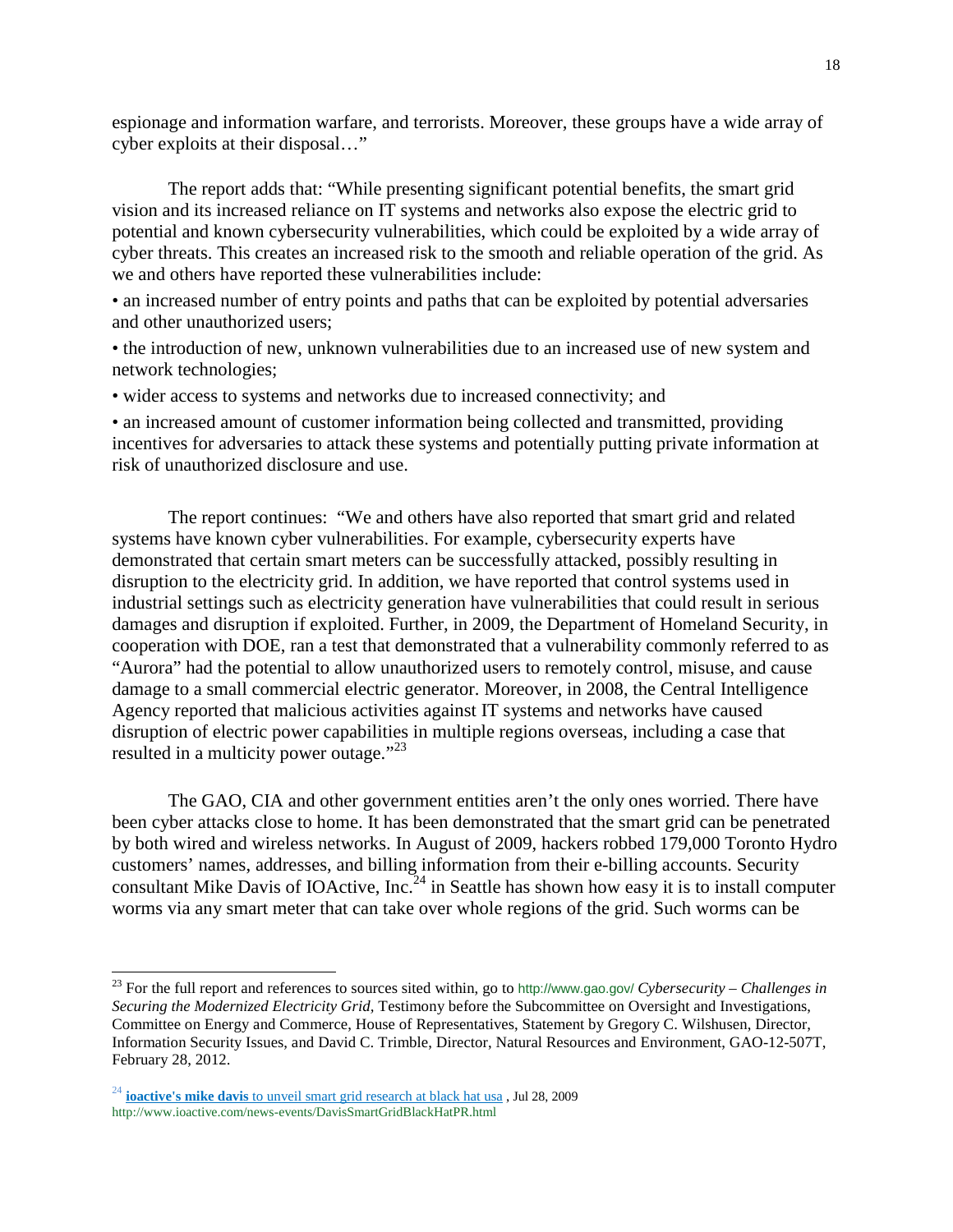programmed to alter billing information, gather information on electricity use for sale to third parties, or shut down hundreds of thousands of households.

Ross Anderson and Shailendra Fuloria<sup>25</sup> at Cambridge University's Computer Laboratory note that hostile government agencies or terrorist organizations could bring whole countries to their knees by interrupting electrical generation. More so than traditional grids, they stress that smart grids create a new strategic vulnerability as the cyber equivalent of a nuclear attack.

 Smart Grids are also easy to sabotage with simple jamming devices, mounted on cars, traveling through neighborhoods.

Is this the direction that DPU really wants to take the state of Massachusetts?

### **8. Safety: Fires, Appliances Acting Erratically, No UL Listing, Billing Errors**

 Smart meters have started thousands of fires due, in part, to poor training of temporary installers, but also to defective meter manufacture. In 2011, California's PG&E said that as many as 23,000 meters could be defective but claimed that had nothing to do with increases in billing. There are also problems in the inherent engineering/safety issues when the differing voltages between the extremely low frequency 60 Hz powerline system marries to the ultra high frequency RF used in smart metering.

There are reports of appliances acting erratically after smart meters are installed. Ceiling fans with remote controls have started spontaneously at all hours of the day and night with fan paddles running backwards and changing speeds. Circuit boards in computers and appliances have burned out. Garage doors with remote control devices have spontaneously opened, among many other things. This indicates broad RFI from smart metering with other systems.

 In addition, smart meters are not UL listed for safety. There are now hundreds of reports in several countries, including the US, of smart meters exploding or catching on fire. In New Zealand, firefighters reported 422 fires in 2010 involved with smart meters. There are numerous reports of fires in California, Florida, Pennsylvania, Illinois, and across Canada.<sup>26</sup> One California suit has been filed for wrongful death due to a smart meter fire. <sup>27</sup>

 There are billing errors galore after smart meters have been installed and a class action suit in California because of rampant problems there. People have seen bills go from \$200 to \$600 in one billing cycle with no increased energy use on their part. Complaints of the same are rampant across Canada, too, in some cases with bills jumping above \$800.00 for no apparent reason.

1

<sup>25</sup> *Who controls the off switch?* Ross Anderson and Shailendra Fuloria, 2011.

<sup>&</sup>lt;sup>26</sup> Smart Meter Causes Dumb Fire, *Kim Zetter*, Wired, 09.12.12

 $^{27}$  See http://www.smartmeterlawsuits.blogspot.com/ for details.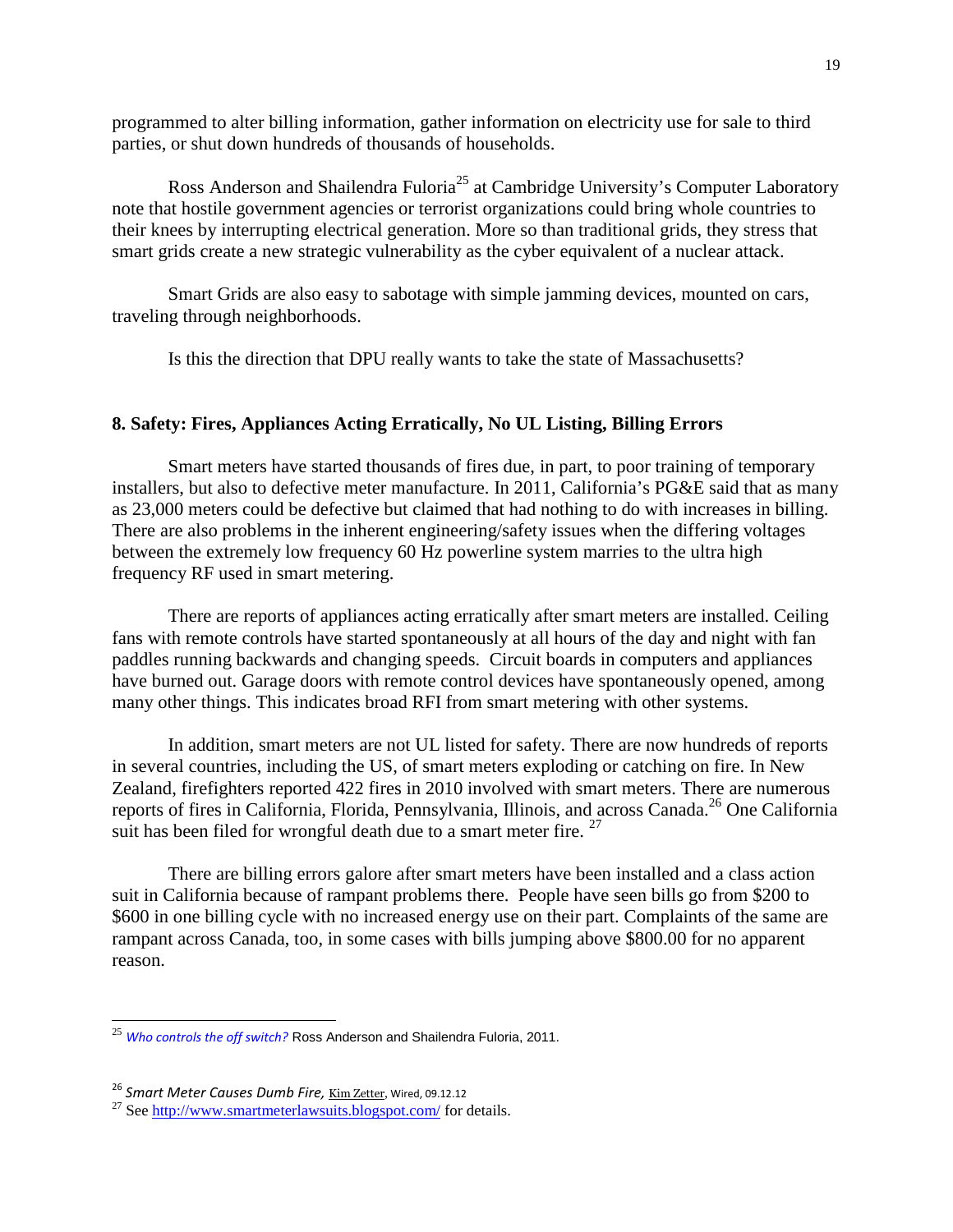## **9. The Smart Grid Does Not Save Energy: 'Vampire' Loss, Meter Disposal Fees, Data Storage, and Tiered Pricing**

Despite the promise of the smart grid saving energy via consumer choice and the ability to ration individual energy use to less costly times of day, there is no evidence that this promise has delivered anything substantial toward saving energy.

 Connecticut is one of the few states to try a pilot program to see if smart metering works before a full buildout was commenced. In 2011, the State's Attorney General George Jepsen said in a press release<sup>28</sup> that a pilot program of 10,000 such meters found no energy savings in 2009, but would cost ratepayers \$500 million. He said that Connecticut Light & Power Company's plan to replace existing electric meters with advanced technology would be very expensive and would not save enough electricity for its 1.2 million customers to justify the expense. At the time, CL&P was also asking regulators to guarantee that the company would be allowed to recover its full cost of installation before the department actually evaluated what the costs were or if they were reasonable.

 To evaluate the technical capabilities and reliability of the advanced metering system, state regulators previously approved a limited study of 10,000 meters. Between June 1 and Aug. 31, 2009, CL&P tested the meters on 1,251 residential and 1,186 small commercial and industrial customers, who volunteered and were paid for their participation in the study. The company reported its results to the Department of Public Utility Control on Feb. 25, 2010. But according to Jepsen, "The pilot results showed no beneficial impact on total energy usage…. And the savings that were seen in the pilot were limited to certain types of customers and would be far outweighed by the cost of installing the new meter systems." He noted that CL&P's proposal would force the company's ratepayers to spend at least \$500 million on new meters that are likely to provide few benefits in return, and urged regulators to continue to evaluate emerging meter system technologies as well as other conservation programs and only approve installation of the advanced meters when they are cost effective.

 Connecticut installed the first generation AMR meters between 1994 and 2005 which have a useful life of 20 years. Jepsen unfortunately did not come out fully against smart meters but rather implied that they should only be used as the AMR meters become obsolete.

 No one has shown significant energy savings with either near-real-time energy use knowledge on the part of consumers or tiered pricing. It all remains theoretical at this time. Many people and businesses simply cannot change when or how they use energy. Tiered pricing automatically penalizes the elderly, the self-employed, the infirm, the unemployed, stay-at- home parents with young children and anyone else who functions on a normal daylight schedule. People can chose to do their laundry later at night but meals, bathing, and how often the furnace kicks on carry fewer options.

1

<sup>28</sup> Press Release: *Jepsen Urges State Regulators to Reject CL&P's Plan to Replace Electric Meters,* Tuesday, February 8, 2011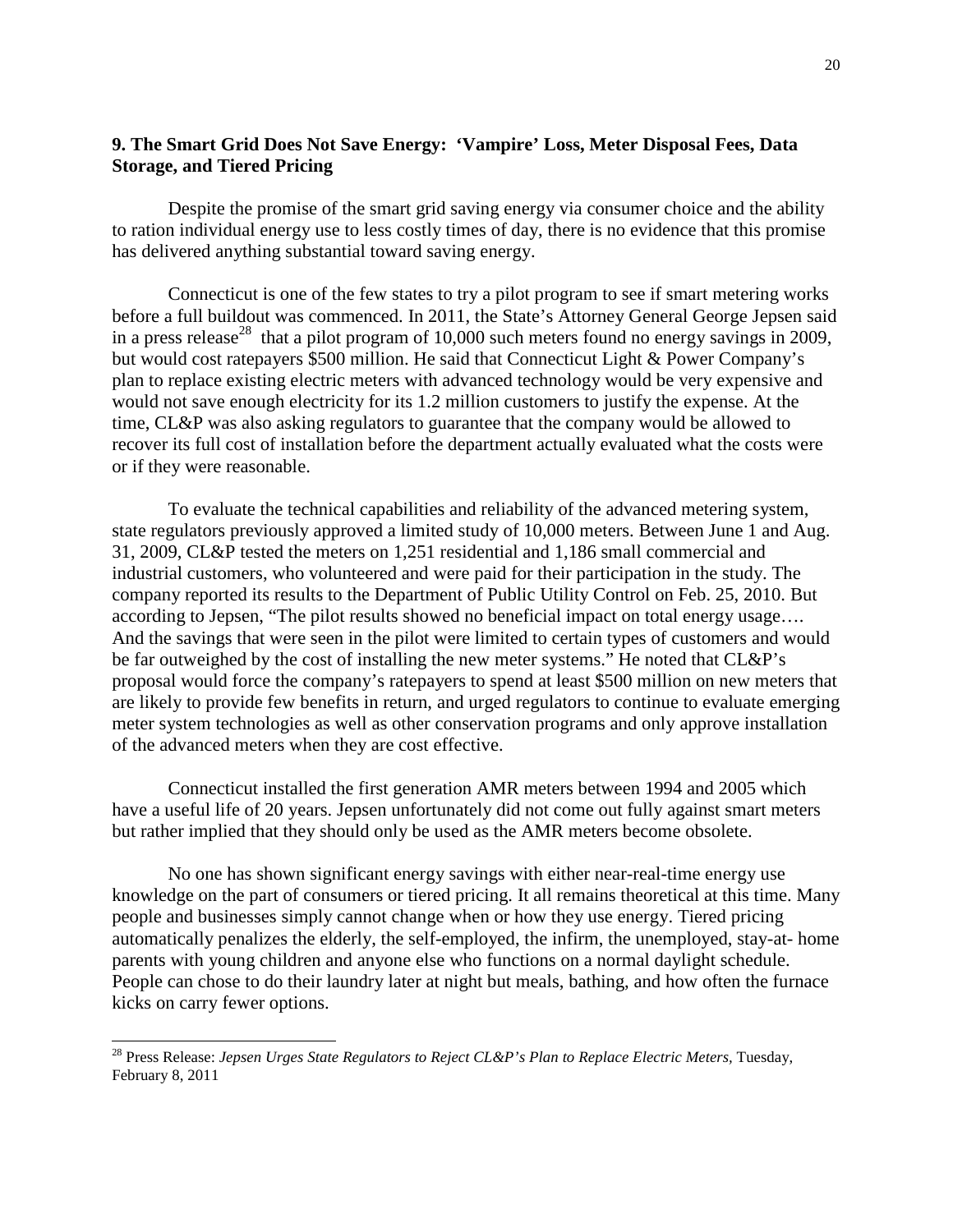A simple educational insert in utility bills explaining the problem of peak demand as well as showing which appliances typically use more energy and asking for voluntary help might have better results than the utility company controlling our appliances remotely. There was skepticism 30 years ago about whether people would voluntarily recycle plastics, metal and glass. Today towns are proud of their voluntary recycling numbers and reduced wastestream.

 Nowhere in the makeover of the world's utility grids have key increases in energy consumption that are inherent to smart technology been discussed. Environmentalists in particular have embraced smart technology without enough scrutiny. The actuarials do not factor in vampire energy use, for instance, when all of our appliances and meters are equipped with embedded transmitters using higher frequencies that require more energy. Plus such appliances are always in "on" mode even when not in use, or they wouldn't be able to receive a remote signal to turn fully on or off. For years, environmentalists have advised anyone with an appliance that has a remote control capability such as a TV, to unplug the device completely because they are never completely off. It's called "vampire" energy and the smart grid proposes to increase that invisible energy consumption by orders of magnitude with trillions of new appliances and meters.

 Nor has anyone factored in the extra energy required in the constant stepping up and down of voltage between the higher frequency RF components and the lower frequency utility lines – a process that uses far more energy than just leaving the old systems alone.

 Also not factored into the larger picture is the energy required to store such vast amounts of data. New data storage facilities are among the biggest energy users today. The smart grid will greatly increase that need. Nor has the energy required to manufacture millions of new meters, power the vans to replace the old ones, and dispose of the old meters been factored in.

 The smart grid is neither a short nor a long-term energy-saver when all aspects are considered, and it is far from an energy-saving panacea despite people's best intentions and environmental aspirations. The smart grid originated in the largest corporations in the world – IBM, GE, Siemens, and others. It is fundamentally a Wall Street business model meant to shore up investor profits, especially as we transition to renewable sources when energy generation and consumption are expected to decrease for various reasons. One great irony in the green scenario is that some smart meters as currently designed do not run backward thereby disallowing people with home solar panels or small wind turbines to sell electricity back to the grid. The smart grid takes us in the exact opposite direction of distributed sources collecting energy from myriad points.

There is another dark horse regarding smart metering. The main purpose of a system that allows a utility to remotely turn electricity on and off is to shift customers not only to tiered pricing but also to prepaid plans. Anderson and Fuloria<sup>29</sup> have written that the main purpose of smart metering is to ensure that customers who default on their payments can be switched remotely to a prepay tariff system where they purchase a card for so many hours of electricity in advance. Such a system has been in operation in South Africa for several years. Such a system

<sup>&</sup>lt;sup>29</sup> Who controls the off switch? Ross Anderson and Shailendra Fuloria, Computer Laboratory, Cambridge University, England, (Ross.Anderson@cl.cam.ac.uk) and (Shailendra.Fuloria@cl.cam.ac.uk).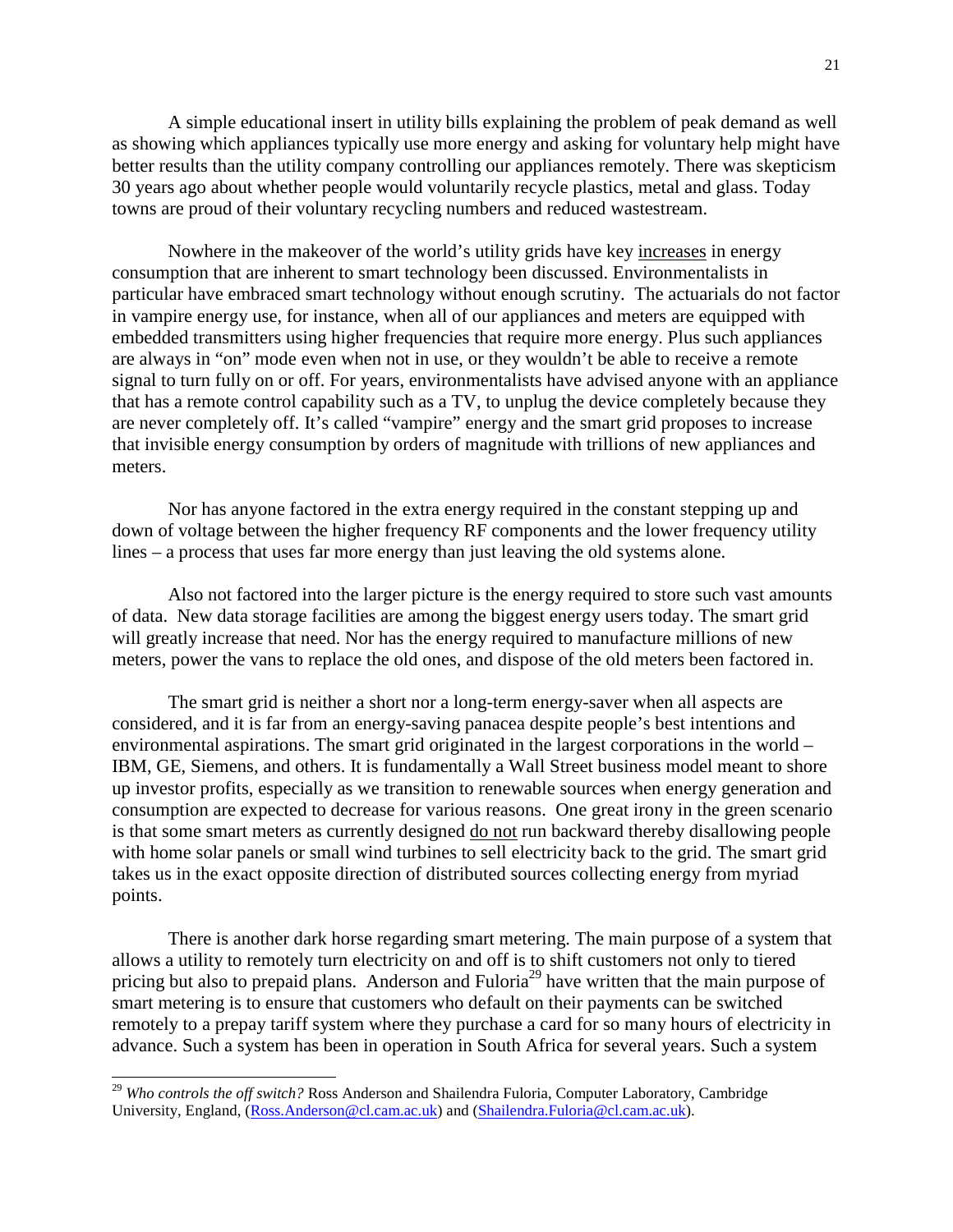increases shareholders' bottom line because there are virtually no unpaid bills or wait times before turning people's power off. But there are also no safeguards in place to protect people from mistaken shutoffs or recourse during winter months. This entire model is not consumerfriendly.

#### **10. National and International Backlash:**

 There is enormous backlash – and successful lawsuits -- against smart grid/metering at all levels and for very good reasons. <sup>30</sup> Massachusetts is likely to experience citizen backlash too if it moves toward a large-scale smart meter buildout. Informational PR campaigns will not put resistance aside. The issues are too substantive. There are already residents in Worchester trying to stop a pilot program there and some people in the Berkshires have signs posted on their meters saying not to replace them with AMI smart meters.

 At the EMF Safety Network in California, a state where smart meters were first installed, they list opposition websites and law suites at: http://emfsafetynetwork.org/?page\_id=6914 Many of the websites are quite sophisticated in their understanding of the complex science and electrical engineering. They include:

**United States: Arizona:** Ban Smart Meters Arizona.com Electromagnetic Safety Alliance

-

**California:**  Burbank Action Center for Electrosmog Prevention (CEP) Eon3 EMF Blog EMF Analysis SF EMF Safety Network No Smart Meters SF OJAI Smart Meter Opt-Out Refuse Smart Meter Refuse Smart Meters Mendocino Smart Meter Action Group Smart Meter Dangers San Diego Smart Meter Health Alert Southern Californians Against Smart Meters (SCASM) Stop OC Smart Meters (Orange County) Stop Smart Meters Stop Smart Meters Irvine TURN Smart Meters N. CA UCAN Smart Meters S. CA WirelessMess.org

 $30$  For a list of U.S. websites regarding local opposition to smart grid/meters and other information, see http://emfsafetynetwork.org/?page\_id=6914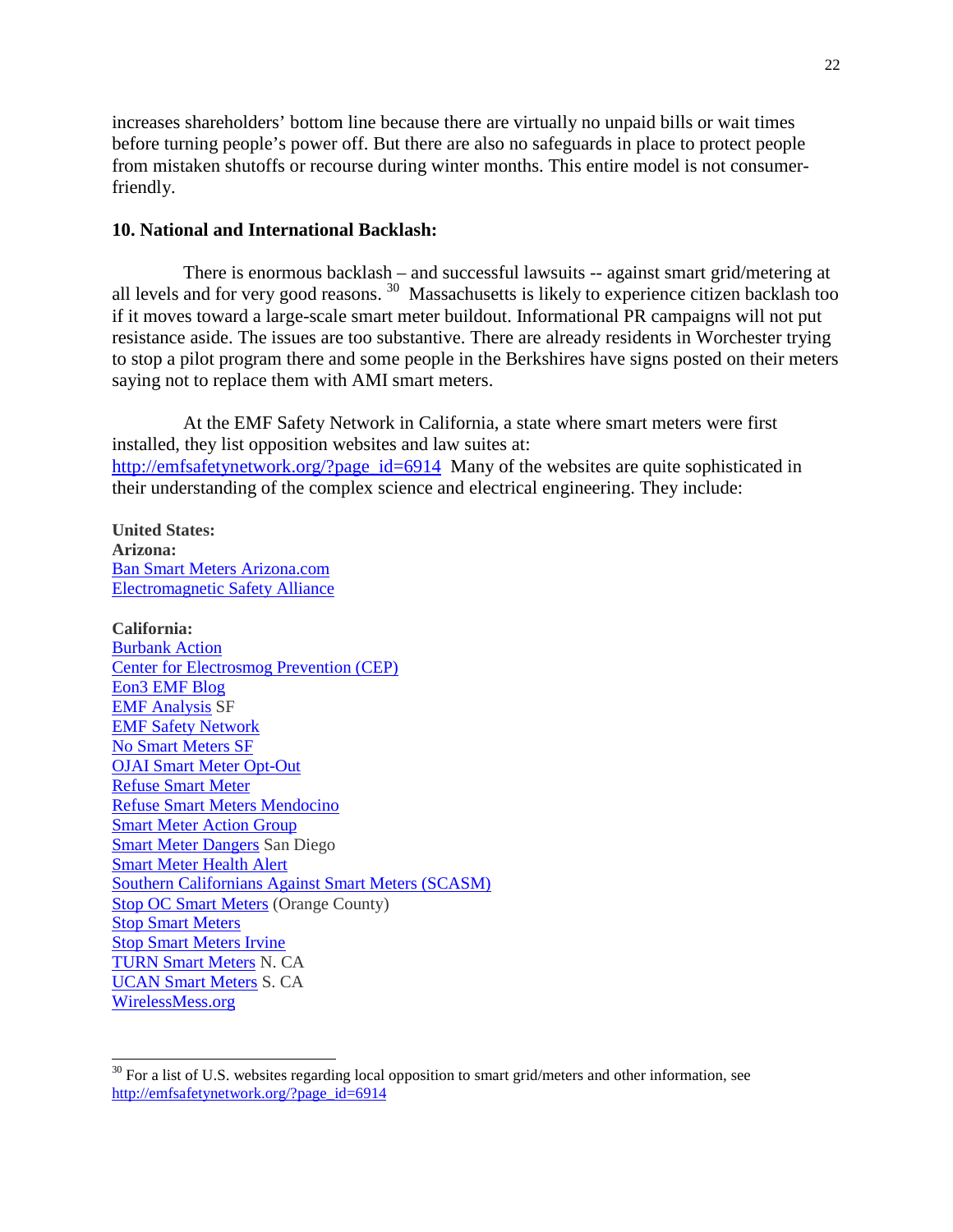**Colorado:**  Colorado Citizens Smart Meter Awareness (CCSMA)

**Florida:**  Coalition for Health Against Smart Meters Smart Meter Matrix Florida Against Smart Meters

**Georgia:**  StopsmartmetersGeorgia

**Hawaii:**  http://www.kauaitruth.com Stop Smart Meters Hawaii

**Illinois:**  Naperville Smart Meter Awareness

**Iowa**: Fairfield Safe Meters

**Maine: Smart Meter Safety** 

**Maryland:**  Maryland Smart Meter Awareness

**Massachusetts:**  Halt MA Smart Meters Stop Smart Meters Massachusetts

**Michigan:**  Smart Meters- Stop the Invasion! Michigan Stop Smart Meters Stop Smart Meters in Grand Rapids

**Nevada:**  NVE Stop Smart Meters True EMF Solutions

**New Mexico:**  Why Fry? Smart Meters

**Tennessee:**  Stop Smart Meters Now.com

**Texas:**  Ban Texas Smart Meters Texans United Against Smart Meters

**Vermont:**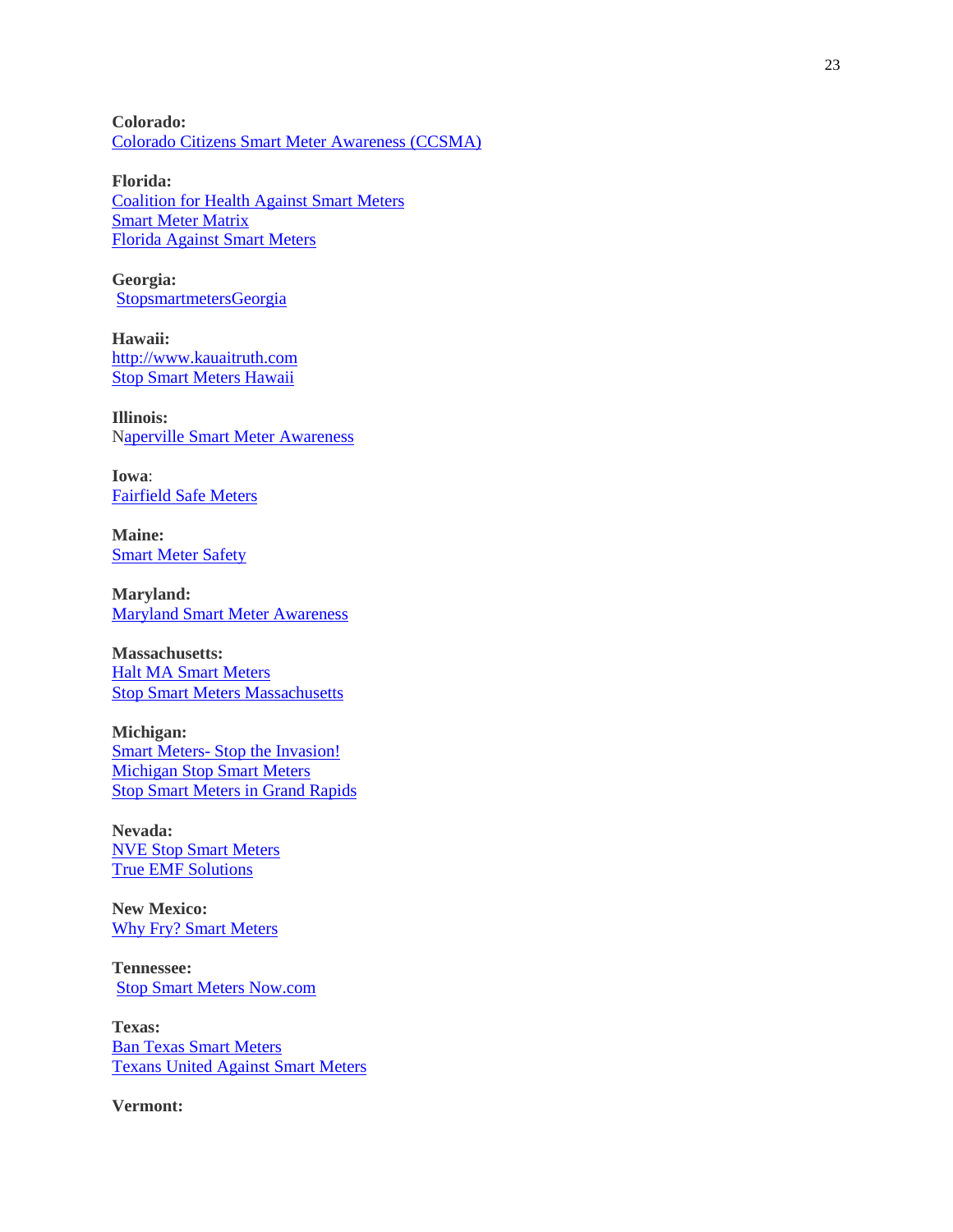Smart Meters Blogspot Stop Smeters Wake up Opt-Out!

**Virginia:**  Center for Safer Wireless

**Wisconsin:**  Electrical Pollution Solutions First Do No Harm Stop Smart Meters Wisconsin

**U.S.:**  American Coalition Against Smart Meters

**International: Australia:**  Stop Smart Meters Australia Stop Smart Meters NOW

**CANADA**  Citizens for Safe Technology Coalition québécoise de lutte contre la pollution électromagnétique (Quebec) Coalition to Stop Smart Meters (British Columbia) EMR Heath Alliance of BC Gulf Islanders for Safe Technology

**EUROPE:** Europeans on Smart meters Stop Smart Meters UK

**Japan:**  VOC-EMF Measures Research Association

**En Espanol** http://www.concienciaradio.com/nosmartmeters/ Spanish site (under construction)

**Lawsuits:** 

 A list of lawsuits with links to the court filings/decisions can also be found at the EMF Safety Network website at http://www.smartmeterlawsuits.blogspot.com/ that includes cases in:

- California: California Edison ordered to pay for health damages or remove smart meters. There is a class action suit regarding misrepresentation of radiation levels from smart meters, and for violations of the Americans with Disabilities Act. There are cases for wrongful deaths when fires resulted from improperly installed smart meters, and several cases for overcharging.
- Maine: The Superior Court ruled that utilities did not adequately address health and safety issues and must do so before the smart meter buildout continues. A court in Portland also ruled that the utilities did not address safety, constitutional privacy, or health issues and must do so.
- Kauai, Hawaii: On privacy, constitutional violations, and security risks, utilities settled and agreed not to install smart meters on a plaintiff's house. In a separate suit involving discrimination in Kauai,